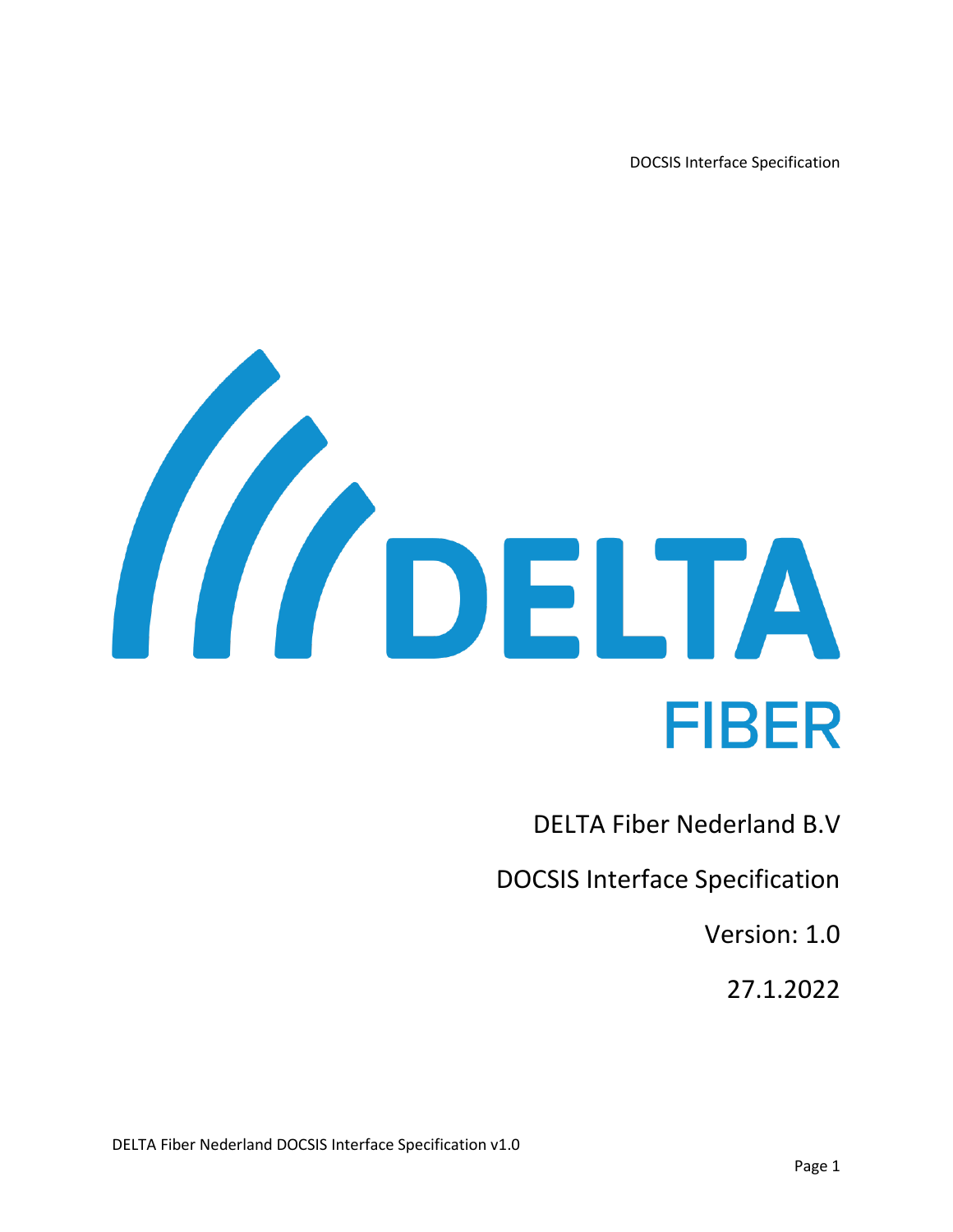### <span id="page-1-0"></span>Disclaimer

When a new version of this specification is published it supersedes all previous versions of this specification. Users are advised to regularly check for updates on this specification.

DELTA Fiber Nederland reserves the right to deviate from this specification, in certain geographical areas for technical tests and network development purposes.

DELTA Fiber Nederland does not take any responsibility for the correctness of the reference values included in this specification.

This interface specification implements the following (in Dutch):

- Besluit van 12 december 2016, houdende regels inzake eindapparaten ter implementatie van richtlijn 2008/63/EG (Besluit eindapparaten).
- ACM Beleidsregel handhaving besluit randapparaten (bepaling van het netwerkaansluitpunt en de vrije keuze van eindapparaten) – Staatscourant nr. 26456, 27 juli 2021.
- Nota van bevindingen Beleidsregel handhaving besluit eindapparaten (bepaling van het netwerkaansluitpunt en de vrije keuze van eindapparaten) – Zaaknr. ACM/19/036305/ Documentnr. ACM/UIT/558420.

and is intended for cable modem device manufacturers. The declaration of conformity with this interface specification is the sole responsibility of the manufacturer.

The interface specification does not apply under abnormal operating conditions such as:

- operating conditions arising as a result of operating services other than DOCSIS 3.x over the dedicated data RF interface.
- operating conditions arising as a result of a fault, maintenance and construction work or to minimize the extend of interruption of service.
- operating conditions arising as a result of force majeure or third-party interference.
- operating conditions arising as a result of test signal injection governed by regulation.
- In case of non-compliance of a network user's installation or non-compliance of equipment with the relevant standards or non-compliance with the technical requirements for connection, established either by this interface specification or the public authorities including the relevant limits for electromagnetic compatibility.

The characteristics given in this interface specification are intended to be used to derive and specify requirements for equipment such as cable modems to connect them to the dedicated data RF interface or Ethernet interface. The values in this interface specification take precedence over requirements in equipment product standards and installation standards. The given characteristics are not intended to be used as electromagnetic compatibility levels or user emission limits in the DELTA Fiber Nederland network.

This interface specification may be changed at any time and may break backward compatibility with previous versions. Manufacturers are therefore recommended to provide regular software updates to

DELTA Fiber Nederland DOCSIS Interface Specification v1.0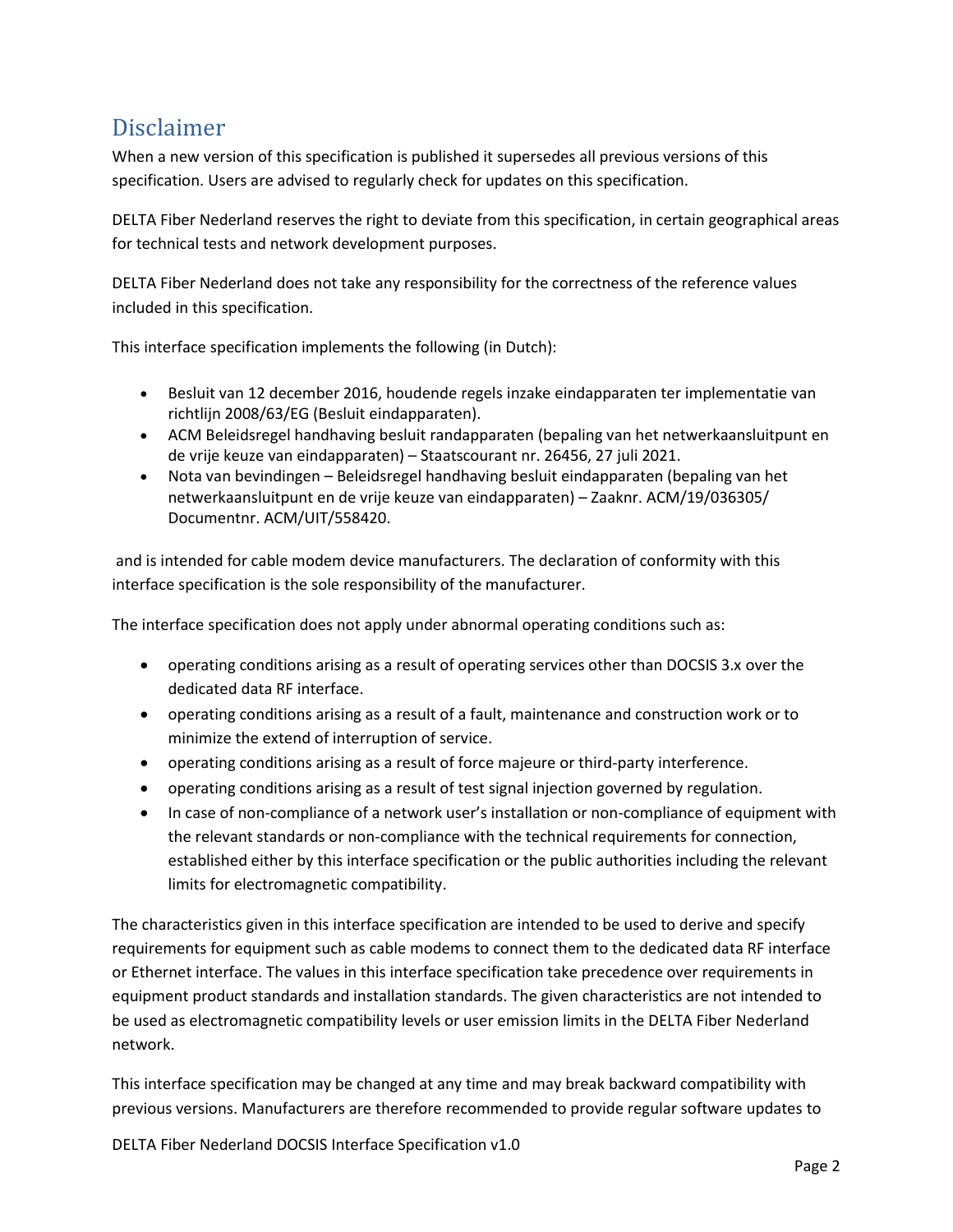the end users. This interface specification may be superseded in total or in part by the terms of a contract between the individual network user and DELTA Fiber Nederland.

### <span id="page-2-0"></span>Contact Information

#### **This contact information is for cable modem device manufacturers only.**

DELTA Fiber Nederland B.V.

attn. Transport Department

Overschieseweg 203

3112 NB Schiedam

Information for individual customers regarding the use of own cable modems on the DELTA Fiber networks is available at:

<https://www.delta.nl/klantenservice/vrije-modemkeuze/>

<https://www.caiway.nl/klantenservice/vrije-modemkeuze/>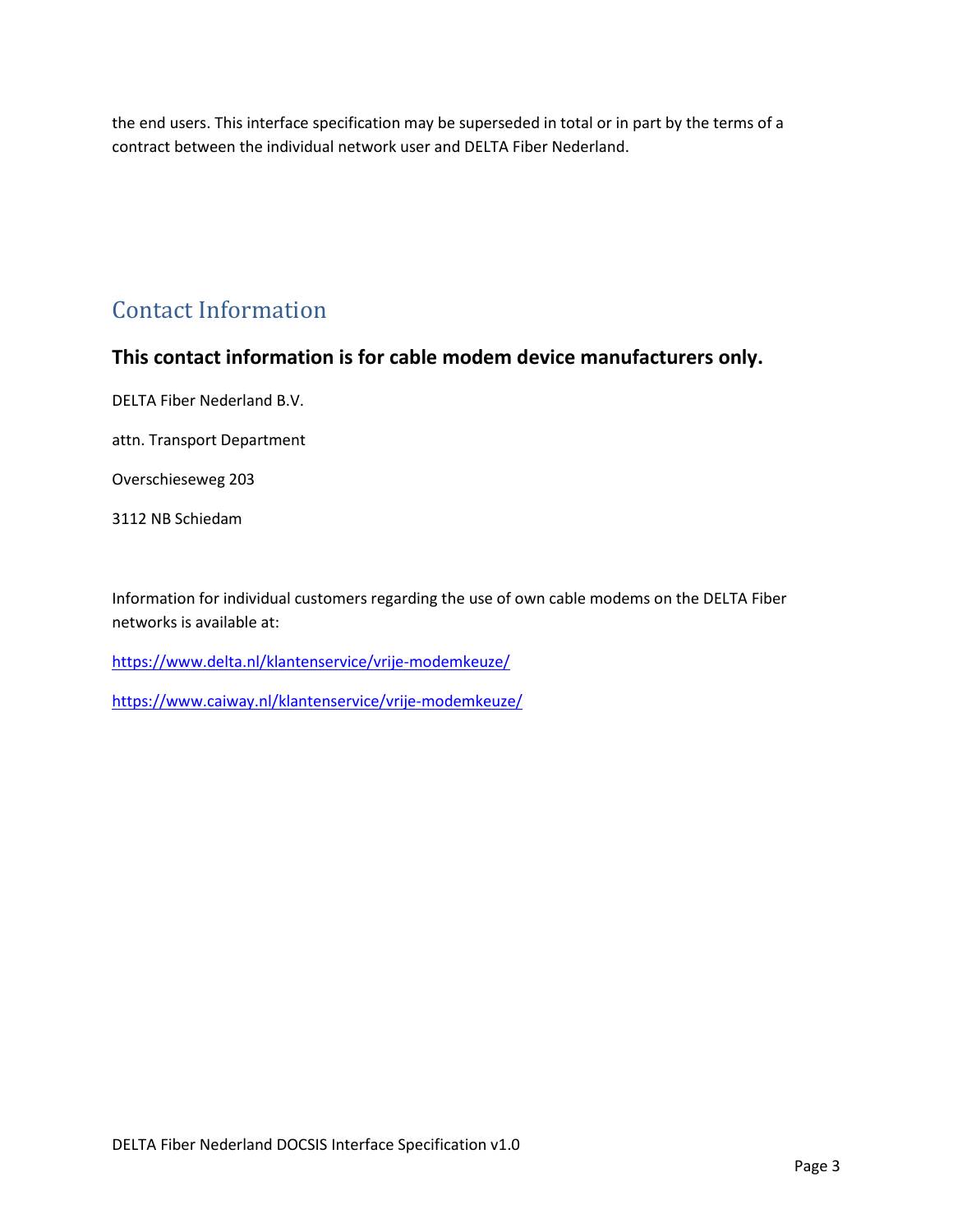# <span id="page-3-0"></span>**Table of Contents**

| 1.    |  |
|-------|--|
|       |  |
| 2.    |  |
| 3.    |  |
|       |  |
|       |  |
| 4.    |  |
|       |  |
| 5.    |  |
|       |  |
|       |  |
|       |  |
|       |  |
| 6.    |  |
|       |  |
|       |  |
| 7.    |  |
| 8.    |  |
| 9.    |  |
|       |  |
| 10.1. |  |
| 10.2. |  |
| 10.3. |  |
| 10.4. |  |
|       |  |
| 11.1. |  |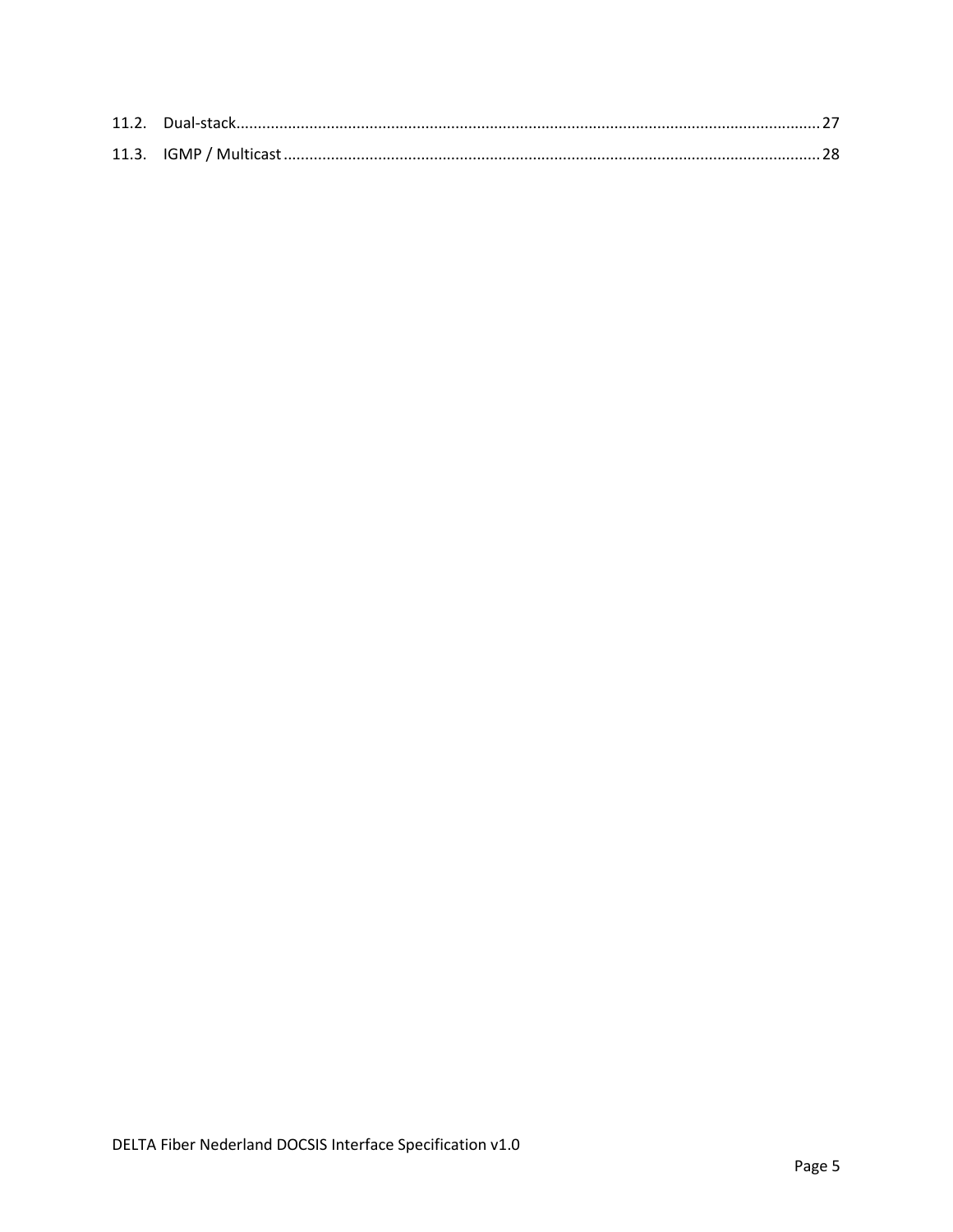### <span id="page-5-0"></span>Conventions

Throughout this document, key words need to be interpreted in accordance with [6]:

| "MUST, SHALL" | This word means that the item is an absolute requirement of this specification.                                                                                                                                                                                                          |
|---------------|------------------------------------------------------------------------------------------------------------------------------------------------------------------------------------------------------------------------------------------------------------------------------------------|
| "MUST NOT"    | This phrase means that the item is an absolute prohibition of this specification.                                                                                                                                                                                                        |
| "SHOULD"      | This word means that there MAY exist valid reasons in particular circumstances<br>to ignore this item, but the full implications SHOULD be understood and the<br>case carefully weighed before choosing a different course.                                                              |
| "SHOULD NOT"  | This phrase means that there may exist valid reasons in particular circumstances<br>when the list behavior is acceptable or even useful, but the full implications<br>should be understood and the case carefully weighed before implementing any<br>behavior described with this label. |
| "MAY"         | This word means that this item is truly optional. One vendor may choose to<br>include the item because a particular marketplace requires it or because it<br>enhances the product, for example; another vendor may omit the same item.                                                   |

In the tables with detailed requirements the following abbreviations are used:

- Rel: relevant, this section is relevant to understand the interface specification
- Inf: informational, this section provides informational content only
- Mand: mandatory, content of this section MUST be supported
- Opt: optional, the section contains optional content only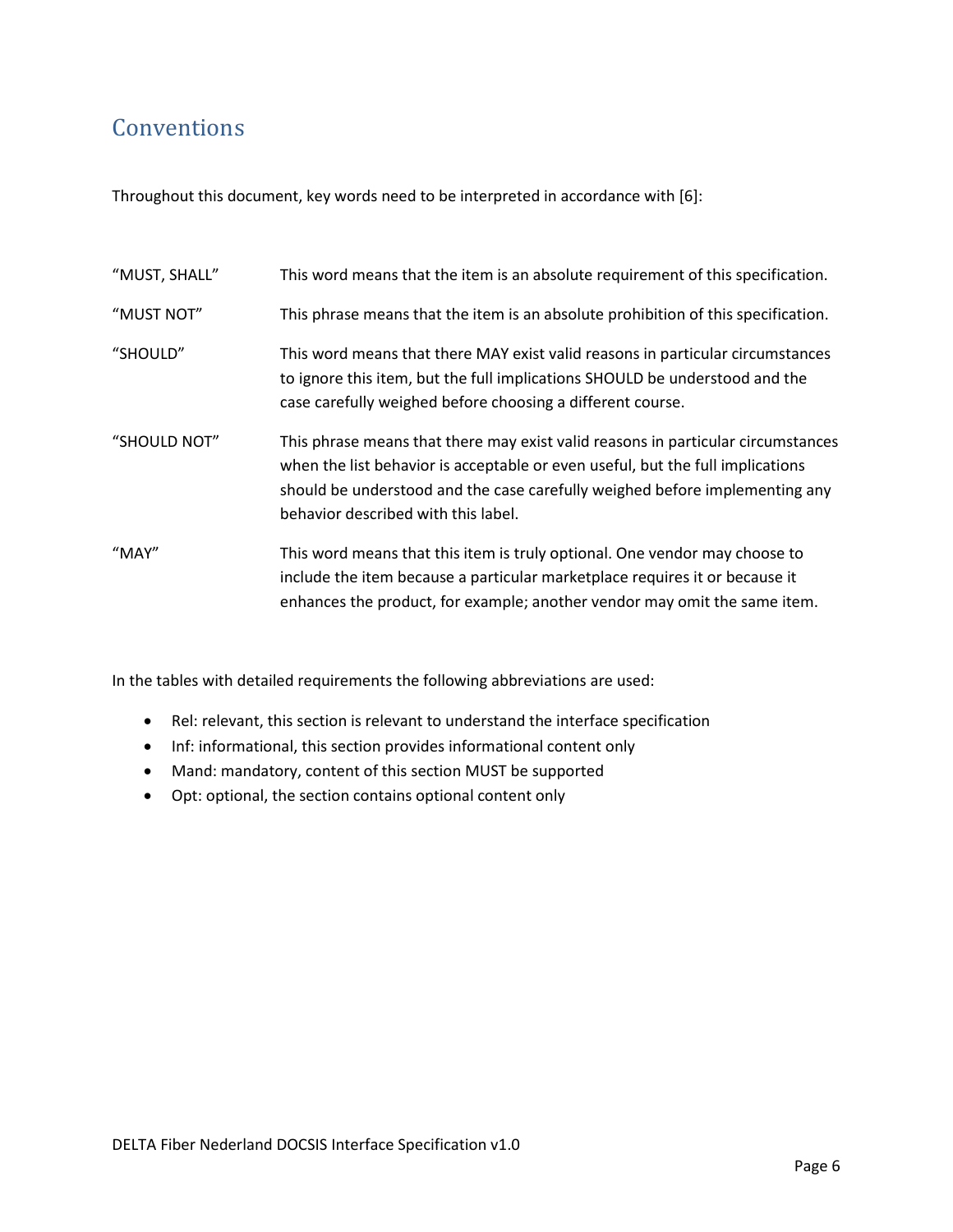#### <span id="page-6-1"></span><span id="page-6-0"></span>1. References

#### 1.1. Normative

[1] DOCSIS 3.1 Physical Layer Specification, CM-SP-PHYv3.1-I19-21110, available at www.cablelabs.com

[2] DOCSIS 3.1 MAC and Upper Layer Protocols Interface Specification, CM-SP-MULPIv3.1-I22-211110, available at www.cablelabs.com

[3] DOCSIS 3.1 Security Specification, CM-SP-SECv3.1-I10-211110, available at www.cablelabs.com

[4] DOCSIS 3.1 Cable Modem Operations Support Systems Interface Specification, CM-SP-CM-OSSSIv3.1- I21-211022, available at www.cablelabs.com

- [5] EXCENTIS BPI+ requirements at www.excentis.com
- [6] RFC2119, Key words for use in RFCs to Indicate Requirement Levels, available a[t www.ietf.org](http://www.ietf.org/)
- [7] IPv4 and IPv6 eRouter Specification CM-SP-eRouter-I20-190515 available at www.cablelabs.com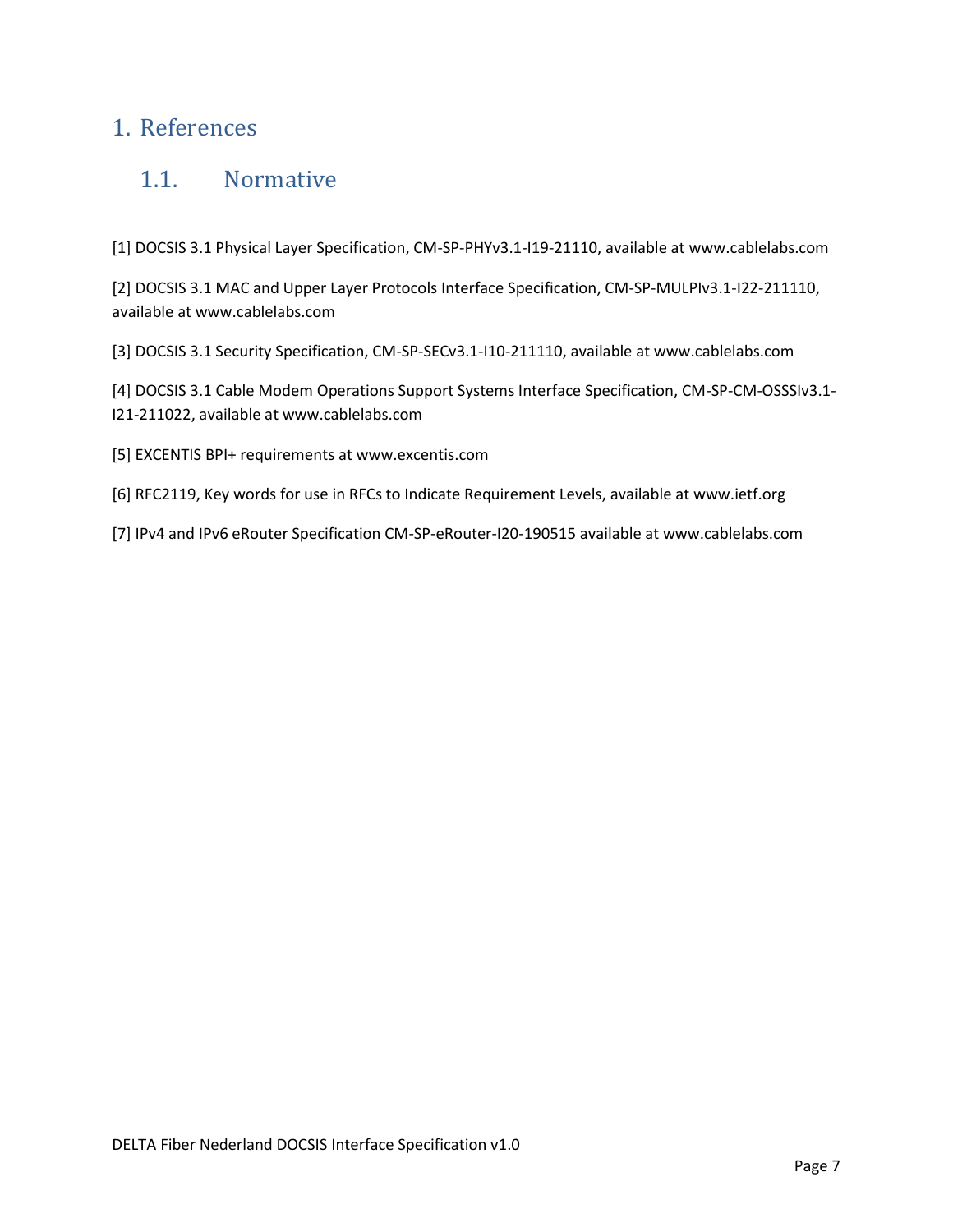### <span id="page-7-0"></span>2. Scope

This document describes the basic requirements to be met by cable modem equipment for using data and voice services at the "fixed network termination point" (vaste netwerkaansluitpunt) as meant in the "ACM Beleidsregel Handhaving Besluit Eindapparaten" on the DELTA Fiber DOCSIS networks.(DELTA and Caiway)

This document covers the basic physical requirements as well as DOCSIS protocol requirements for using Internet Protocol services (IP) over the Operator Cable Network. Additionally the requirements for Internet access service are covered.

These requirements may change from time to time to reflect changes in the network. Anyone using this specification should therefore regularly consult the website of DELTA Fiber Nederland to look for the latest version of this document.

### <span id="page-7-1"></span>3. Definitions and Abbreviations

#### <span id="page-7-2"></span>**Definitions**

| <b>AOP</b>    | Abonnee Overname Punt (vaste netwerkaansluitpunt)               |
|---------------|-----------------------------------------------------------------|
|               | eng: passive Network Termination Point                          |
| CM.           | Cable Modem                                                     |
| <b>CMTS</b>   | <b>Cable Modem Termination System</b>                           |
| <b>DOCSIS</b> | Data-over-Cable Service Interface Specification                 |
| dB            | decibel                                                         |
| dBc           | dB relative to carrier                                          |
| <b>DHCP</b>   | <b>Dynamic Host Configuration Protocol</b>                      |
| DS.           | Downstream                                                      |
| <b>DSx</b>    | Dynamic Service Flow transaction message ( $x = Add, Change$ or |
|               | Delete)                                                         |
| <b>FQDN</b>   | <b>Fully Qualified Domain Name</b>                              |
| <b>MULPI</b>  | Mac and Upper Layer Requirements                                |
| <b>RF</b>     | Radio Frequency                                                 |
| <b>OSS</b>    | <b>Operation System Support</b>                                 |
| SC-QAM        | Single Carrier QAM                                              |
| US.           | Upstream                                                        |
| QAM           | <b>Quadrature Amplitude Modulation</b>                          |

#### <span id="page-7-3"></span>Abbreviations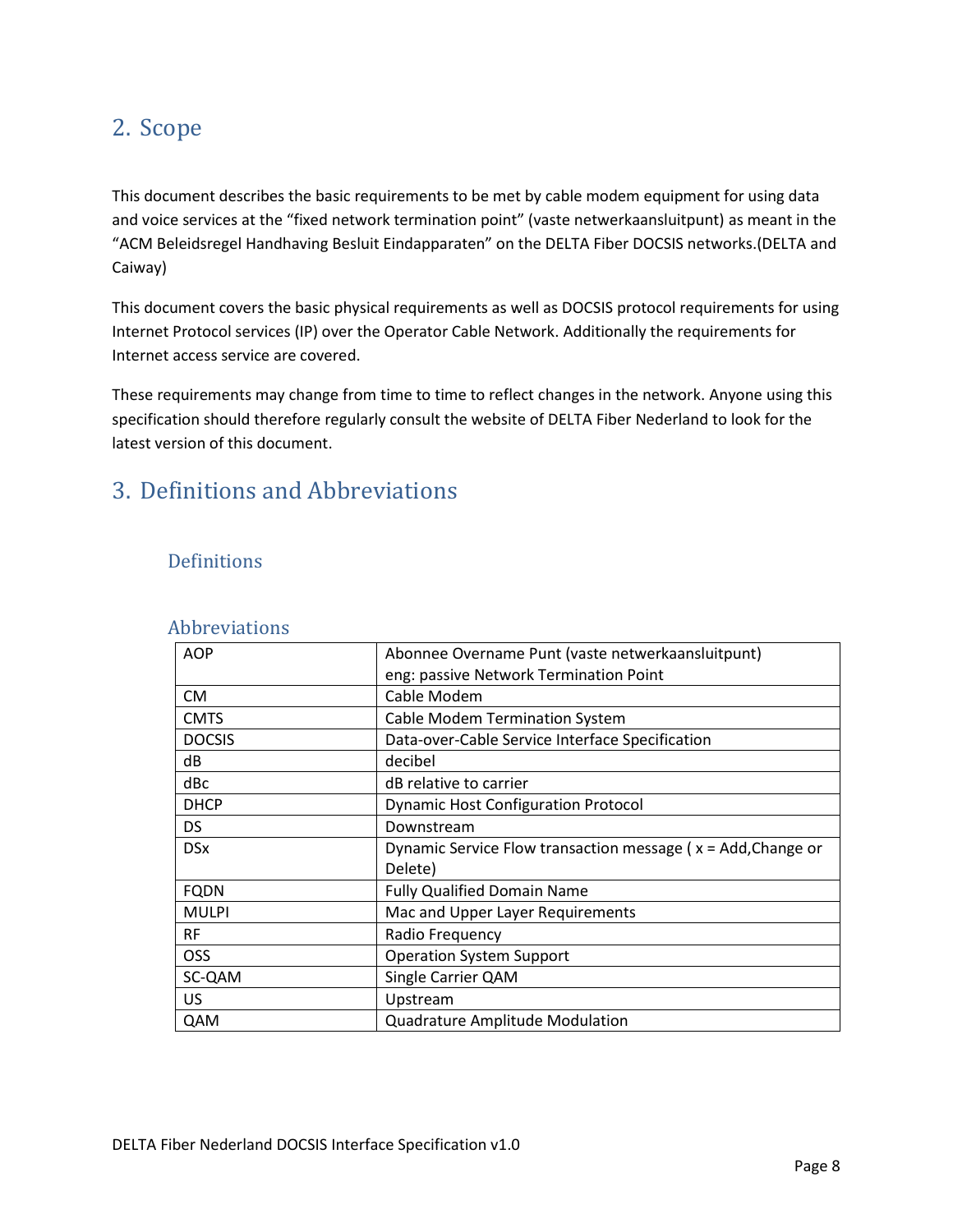### <span id="page-8-0"></span>4. General

The cable modem MUST be connected to the outlet of the cable operator (AOP) using the push on filter and coaxial cable assembly supplied by DELTA Fiber Nederland.

Delta Fiber Nederland uses two different technology options (section 5.1) for providing data services over HFC networks.

Modems MUST automatically detect the type of network they are operating on (based on the bandwidth used for the SC-QAM channel) and adjust their operating mode automatically.

Any device that is connected to the network that is in violation of this specification can be refused access to the network.

DELTA Fiber Nederland will not perform or facilitate software updates for the cable modems.

### <span id="page-8-1"></span>4.1. Industry certifications

Devices MUST be certified for DOCSIS 3.1 with Euro-DOCSIS 3.0 backwards compatibility by CableLabs with the required support for a switchable diplexer as defined in this document.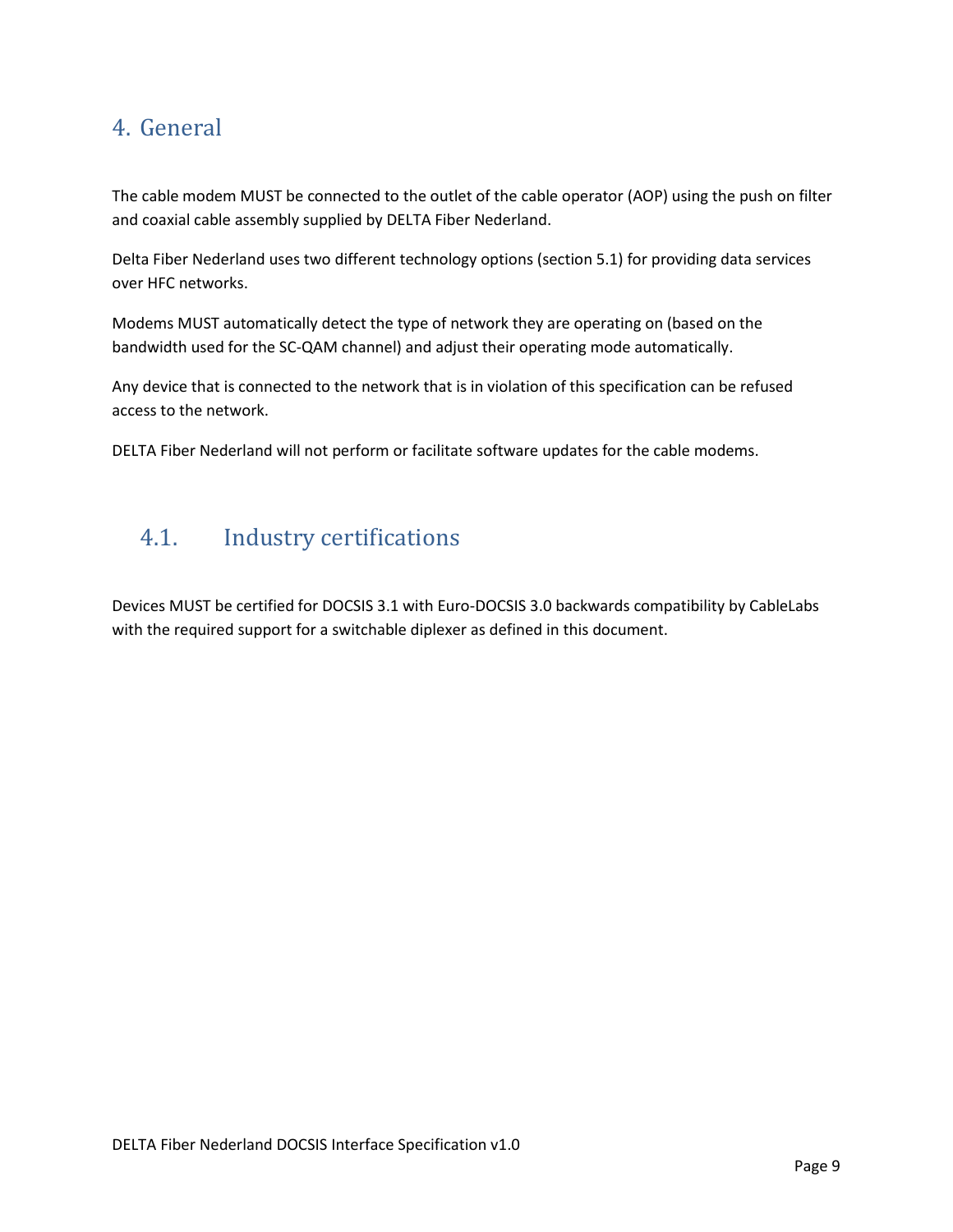### <span id="page-9-1"></span><span id="page-9-0"></span>5. Network RF characteristics

#### 5.1. General

DELTA Fiber Nederland uses two types of technologies in the network.

Type A networks use the European technology option of the DOCSIS 3.1 technology (Annex C of [1])

Type B networks use the North-American technology option of the DOCSIS 3.0 technology.

Type B networks may be upgraded to type A networks in the future.

### <span id="page-9-2"></span>5.2. Switchable Diplexer

As is clear in the following section DELTA Fiber Nederland is currently operating different upstream frequency ranges and the effective frequency range in use is changing as DELTA Fiber Nederland makes enhancements to the network. To support this all devices MUST support a switchable diplexer with the following possible diplexer settings:

Options:

Setting 1: Upstream band 5-204 MHz, downstream band 258-1218 MHz

Setting 2: Upstream band 5-85 MHz, downstream band 108-1218 MHz

The diplexer setting can be changed/defined based on the mechanisms (MDD-information or config-file TLVs) defined in the MULPI specification [2].

### <span id="page-9-3"></span>5.3. Characteristics for type A networks

There are currently two frequency bands in use for type A networks as defined below:

|        | DS frequency range | US frequency range |
|--------|--------------------|--------------------|
| Band 1 | 108-1218 MHz       | 5-65 MHz           |
| Band 2 | 258-1218 MHz       | 5-204 MHz          |

The specific Downstream Performance ratings are given in the table below:

| Parameter                   | <b>Nominal rating</b> | <b>Absolute maximum rating</b> |  |  |  |
|-----------------------------|-----------------------|--------------------------------|--|--|--|
| Total downstream power      | N/A                   | $< 40$ dBmV                    |  |  |  |
| Signal tilt (end-to-end)    | N/A                   | $<$ 14 dB                      |  |  |  |
|                             |                       |                                |  |  |  |
| Power level backoff between | < 6 dB                | N/A                            |  |  |  |
| adjacent SC-QAM channels    |                       |                                |  |  |  |
| 64 QAM signal level         | $46 - 70$ dB $\mu$ V  | 43-73 dBµV                     |  |  |  |
| 256 QAM signal level        | $50 - 74$ dB $\mu$ V  | 47-77 dBuV                     |  |  |  |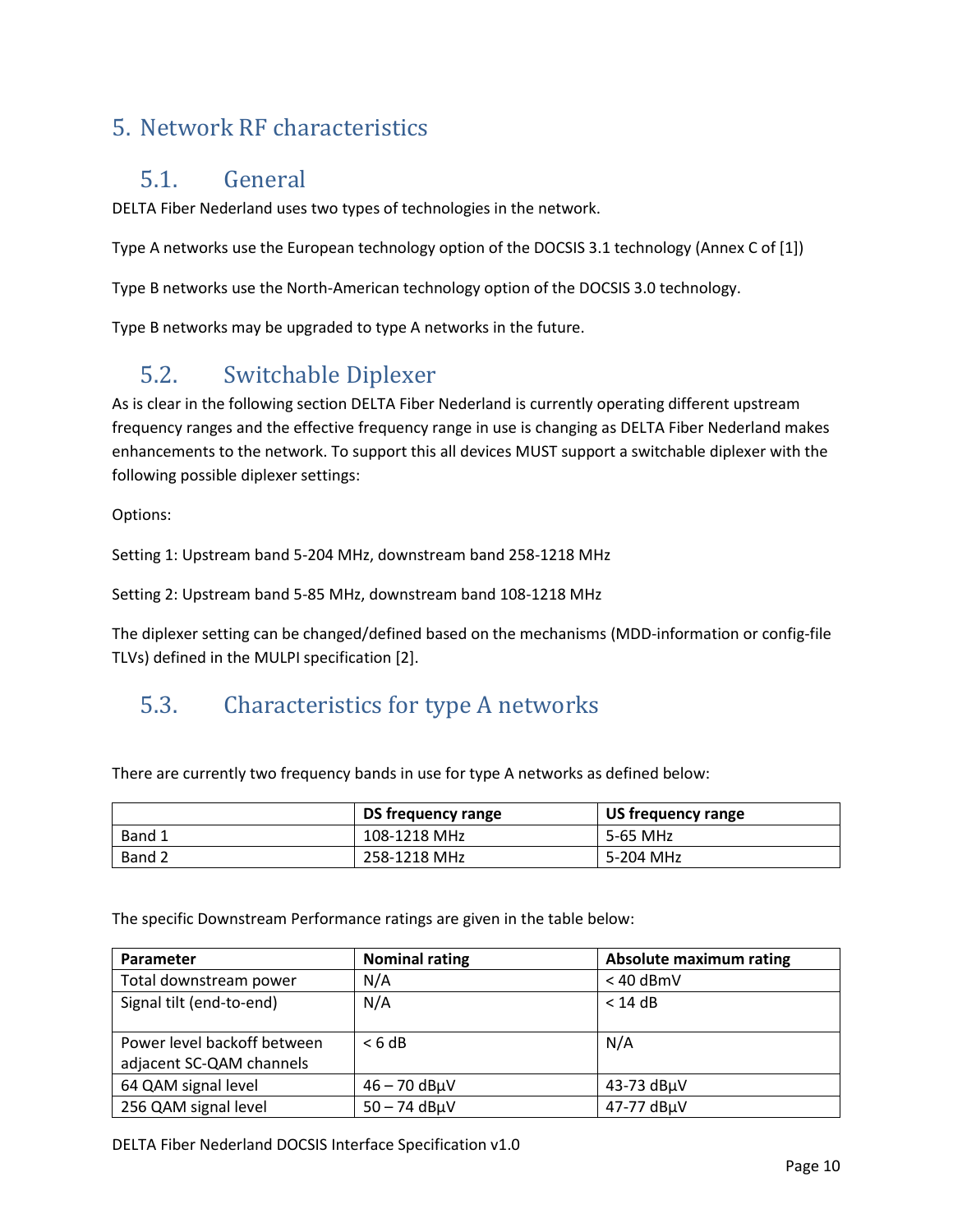In the downstream micro-reflections might be present with the nominal values provided in the table below:

| <b>Time</b>                  | <b>Nominal reflection value</b> |
|------------------------------|---------------------------------|
| $\leq$ 35 ns                 | $<$ -12 dBc                     |
| $\vert$ 35 ns to 0.3 $\mu$ s | -12 to -42 dBc                  |
| 0.3 $\mu$ s to 0.5 $\mu$ s   | $<$ -42 dBc                     |

### <span id="page-10-0"></span>5.4. Characteristics for type B networks

There are currently two frequency bands in use for type B networks as defined below:

|        | DS frequency range | US frequency range |  |  |
|--------|--------------------|--------------------|--|--|
| Band í | 108-1002 MHz       | MHz<br>5-42        |  |  |

Type B networks may be upgraded to type A networks in the future.

The specific Downstream Performance ratings are given in the table below:

| Parameter                   | <b>Nominal rating</b> | <b>Absolute maximum rating</b> |
|-----------------------------|-----------------------|--------------------------------|
| Total downstream power      | N/A                   | $< 40$ dBmV                    |
| Signal tilt (end-to-end)    | N/A                   | $<$ 27 dB                      |
| Power level backoff between | < 6 dB                | N/A                            |
| adjacent SC-QAM channels    |                       |                                |
| 64 QAM signal level         | $48 - 72$ dB $\mu$ V  | 45-75 dBµV                     |
| 256 QAM signal level        | $48 - 72$ dB $\mu$ V  | 45-75 dBµV                     |

In the downstream micro reflections might be present with the nominal values provided in the table below:

| Time                       | <b>Nominal reflection value</b> |
|----------------------------|---------------------------------|
| $\leq$ 35 ns               | $<$ -12 dBc                     |
| 35 ns to $0.3\mu s$        | -12 to -42 dBc                  |
| $0.3 \mu s$ to $0.5 \mu s$ | $<$ -42 dBc                     |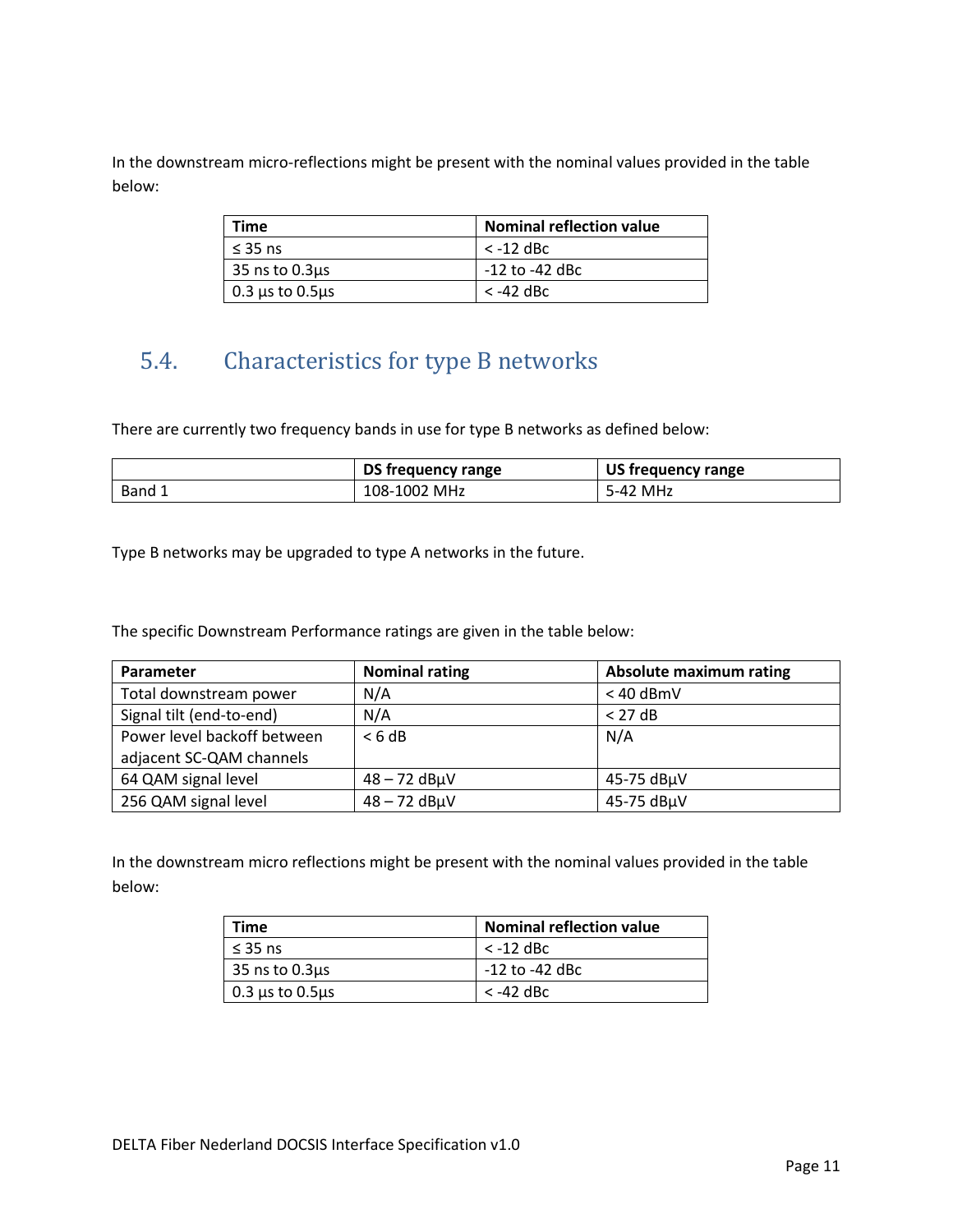### <span id="page-11-0"></span>6. DOCSIS 3.1 Physical interface requirements

## <span id="page-11-1"></span>6.1. Type A networks

| Section        |     |        | Description                                                               | Rel                | Inf | Mand | Opt |
|----------------|-----|--------|---------------------------------------------------------------------------|--------------------|-----|------|-----|
| 1              |     |        | Scope                                                                     |                    | X   |      |     |
|                | 1.1 |        | Introduction and purpose                                                  | x                  | X   |      |     |
|                | 1.2 |        | Background                                                                | x                  | X   |      |     |
|                | 1.3 |        | Requirements                                                              | x                  |     | X    |     |
|                | 1.4 |        | Conventions                                                               | x                  |     | X    |     |
|                | 1.5 |        | <b>Organization of Document</b>                                           | x                  | X   |      |     |
| 2              |     |        | <b>REFERENCES</b>                                                         |                    |     |      |     |
|                | 2.1 |        | <b>Normative References</b>                                               | X                  |     | X    |     |
|                | 2.2 |        | <b>Informative References</b>                                             | $\pmb{\mathsf{X}}$ | X   |      |     |
|                | 2.3 |        | <b>Reference Acquisition</b>                                              | X                  | X   |      |     |
| 3              |     |        | <b>TERMS AND DEFINITIONS</b>                                              | x                  |     | X    |     |
| $\overline{4}$ |     |        | <b>ABBREVIATIONS AND ACRONYMS</b>                                         | x                  |     | X    |     |
| 5              |     |        | <b>OVERVIEW AND FUNCTIONAL</b><br><b>ASSUMPTIONS</b>                      | x                  |     | X    |     |
| 6              |     |        | PHY SUBLAYER FOR SC-QAM                                                   | x                  |     | X    |     |
|                | 6.1 |        | Scope                                                                     | x                  |     | X    |     |
|                | 6.2 |        | Upstream transmit and receive                                             | X                  |     | X    |     |
|                |     | 6.2.1  | Overview                                                                  | x                  |     | X    |     |
|                |     | 6.2.2  | <b>Signal Processing requirements</b>                                     | x                  |     | X    |     |
|                |     | 6.2.3  | <b>Modulation formats</b>                                                 | X                  |     | X    |     |
|                |     | 6.2.4  | R-S encode                                                                | X                  |     | X    |     |
|                |     | 6.2.5  | Upstream R-S Frame structure (Multiple<br>Transmit Channel Mode Enabled)  | X                  |     | X    |     |
|                |     | 6.2.6  | Upstream R-S Frame structure (Multiple<br>Transmit Channel Mode Disabled) | x                  |     | X    |     |
|                |     | 6.2.7  | TDMA Byte Interleaver                                                     | x                  |     | x    |     |
|                |     | 6.2.8  | Scrambler (Randomizer)                                                    | X                  |     | X    |     |
|                |     | 6.2.9  | <b>TCM Encoder</b>                                                        |                    | X   |      |     |
|                |     | 6.2.10 | Preamble Prepend                                                          | X                  |     | X    |     |
|                |     | 6.2.11 | <b>Modulation Rates</b>                                                   | x                  |     | X    |     |
|                |     | 6.2.12 | S-CDMA Framer and Interleaver                                             | X                  | X   |      |     |
|                |     | 6.2.13 | <b>S-CDMA Framer</b>                                                      | X                  | X   |      |     |
|                |     | 6.2.14 | Symbol mapping                                                            | x                  |     | X    |     |
|                |     | 6.2.15 | S-CDMA spreader                                                           | $\pmb{\mathsf{x}}$ | X   |      |     |
|                |     | 6.2.16 | Transmit Pre-Equalizer                                                    | $\pmb{\mathsf{x}}$ |     | X    |     |

For type A networks the following table defines the applicable sections of [1]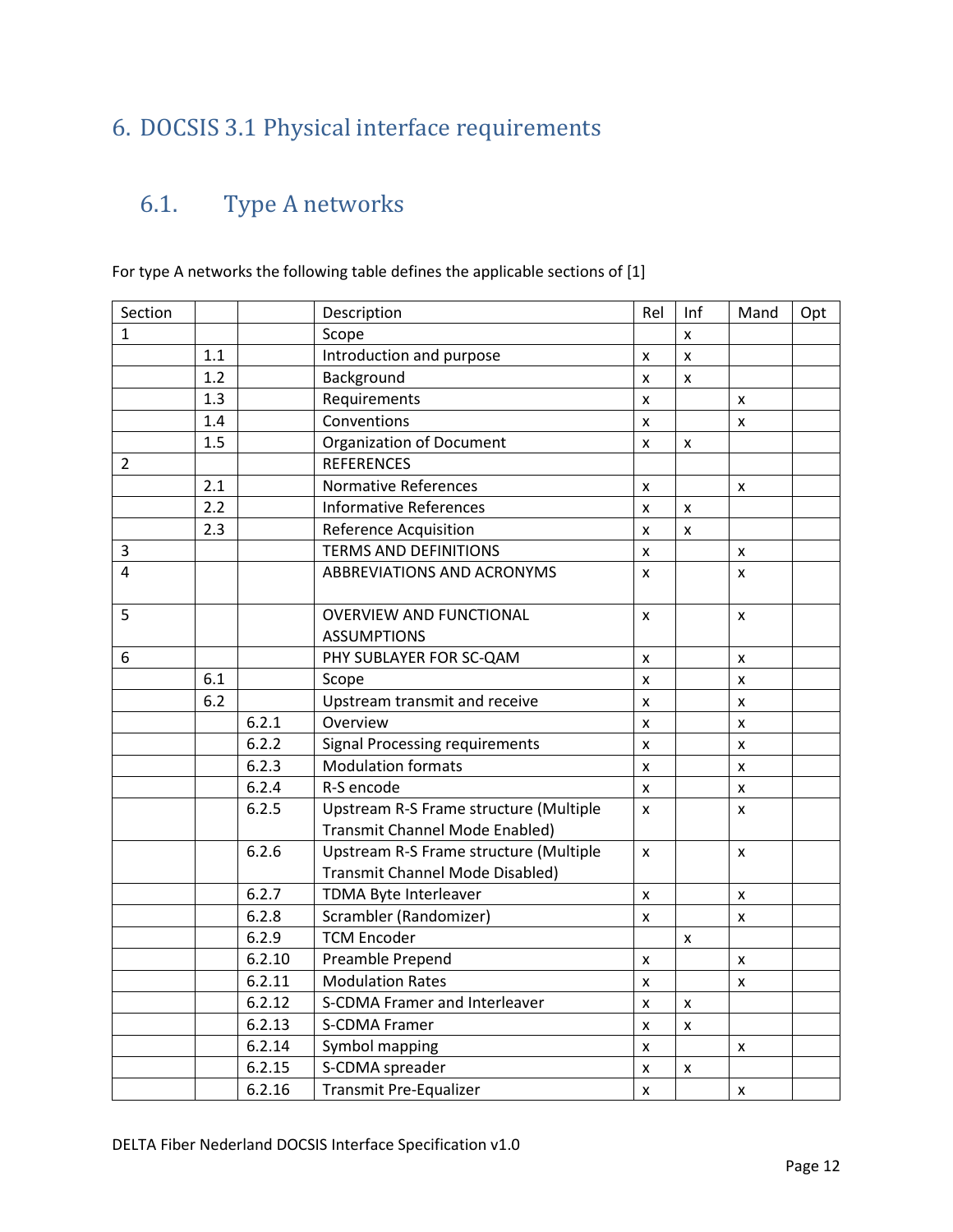| Section        |     |        | Description                                             | Rel                | Inf            | Mand               | Opt |
|----------------|-----|--------|---------------------------------------------------------|--------------------|----------------|--------------------|-----|
|                |     | 6.2.17 | <b>Spectral Shaping</b>                                 | x                  |                | x                  |     |
|                |     | 6.2.18 | Relative processing delays                              | x                  | $\pmb{\times}$ |                    |     |
|                |     | 6.2.19 | <b>Transmit Power Requirements</b>                      | x                  |                | $\pmb{\times}$     |     |
|                |     | 6.2.20 | <b>Burst Profiles</b>                                   | x                  |                | x                  |     |
|                |     | 6.2.21 | <b>Burst Timing Convention</b>                          | x                  |                | X                  |     |
|                |     | 6.2.22 | <b>Fidelity Requirements</b>                            | x                  |                | X                  |     |
|                |     | 6.2.23 | Upstream Demodulator Input power                        | x                  | X              |                    |     |
|                |     |        | characteristics                                         |                    |                |                    |     |
|                |     | 6.2.24 | Upstream Electrical Output from the CM                  | x                  |                | X                  |     |
|                |     | 6.2.25 | <b>Upstream CM Transmitter Capabilities</b>             | X                  |                | x                  |     |
|                | 6.3 |        | Downstream transmit                                     |                    | X              |                    |     |
|                | 6.4 |        | Downstream receive                                      | x                  |                | X                  |     |
| $\overline{7}$ |     |        | PHY Sublayer for OFDM                                   |                    |                |                    |     |
|                | 7.1 |        | Scope                                                   | x                  |                | X                  |     |
|                | 7.2 |        | Upstream and downstream frequency plan                  |                    |                |                    |     |
|                |     | 7.2.1  | Downstream CM spectrum                                  | x                  |                | $\pmb{\mathsf{x}}$ |     |
|                |     | 7.2.2  | Downstream CMTS spectrum                                | x                  | X              |                    |     |
|                |     | 7.2.3  | <b>Upstream CM Spectrum</b>                             | x                  |                | X                  |     |
|                |     | 7.2.4  | Upstream CMTS spectrum                                  | x                  | X              |                    |     |
|                |     | 7.2.5  | <b>Channel Band Rules</b>                               | x                  | X              |                    |     |
|                | 7.3 |        | <b>OFDM Numerology</b>                                  | X                  |                | X                  |     |
|                | 7.4 |        | Upstream transmit and receive                           |                    |                |                    |     |
|                |     | 7.4.1  | Signal processing requirements                          | x                  |                | X                  |     |
|                |     | 7.4.2  | Time and Frequency Synchronization                      | x                  |                | X                  |     |
|                |     | 7.4.3  | <b>Forward Error Correction</b>                         | X                  |                | x                  |     |
|                |     | 7.4.4  | Data Randomization                                      | x                  |                | x                  |     |
|                |     | 7.4.5  | Time and Frequency Interleaving and De-<br>interleaving | X                  |                | X                  |     |
|                |     | 7.4.6  | Mapping of Bits to Cell Words                           | X                  |                | X                  |     |
|                |     | 7.4.7  | Mapping and De-mapping its t/from QAM<br>Subcarriers    | x                  |                | $\pmb{\times}$     |     |
|                |     | 7.4.8  | <b>REQ Messages</b>                                     | x                  |                | X                  |     |
|                |     | 7.4.9  | <b>IDFT</b>                                             | x                  |                | X                  |     |
|                |     | 7.4.10 | <b>Cyclic Prefix and Windowing</b>                      | x                  |                | X                  |     |
|                |     | 7.4.11 | <b>Burst Timing Convention</b>                          | X                  |                | X                  |     |
|                |     | 7.4.12 | <b>Fidelity Requirements</b>                            | X                  |                | X                  |     |
|                |     | 7.4.13 | Cable Modem Transmitter Output                          | X                  |                | X                  |     |
|                |     |        | Requirements                                            |                    |                |                    |     |
|                |     | 7.4.14 | <b>CMTS receiver capabilities</b>                       | $\pmb{\mathsf{x}}$ | X              |                    |     |
|                |     | 7.4.15 | Ranging                                                 | x                  |                | X                  |     |
|                |     | 7.4.16 | <b>Upstream Pilot Structure</b>                         | X                  |                | X                  |     |
|                |     | 7.4.17 | <b>Upstream Pre-Equalization</b>                        | X                  |                | X                  |     |
|                | 7.5 |        | Downstream Transmit and receive                         |                    |                |                    |     |
|                |     | 7.5.1  | Overview                                                | X                  |                | X                  |     |
|                |     | 7.5.2  | <b>Signal Processing</b>                                | X                  |                | X                  |     |
|                |     |        |                                                         |                    |                |                    |     |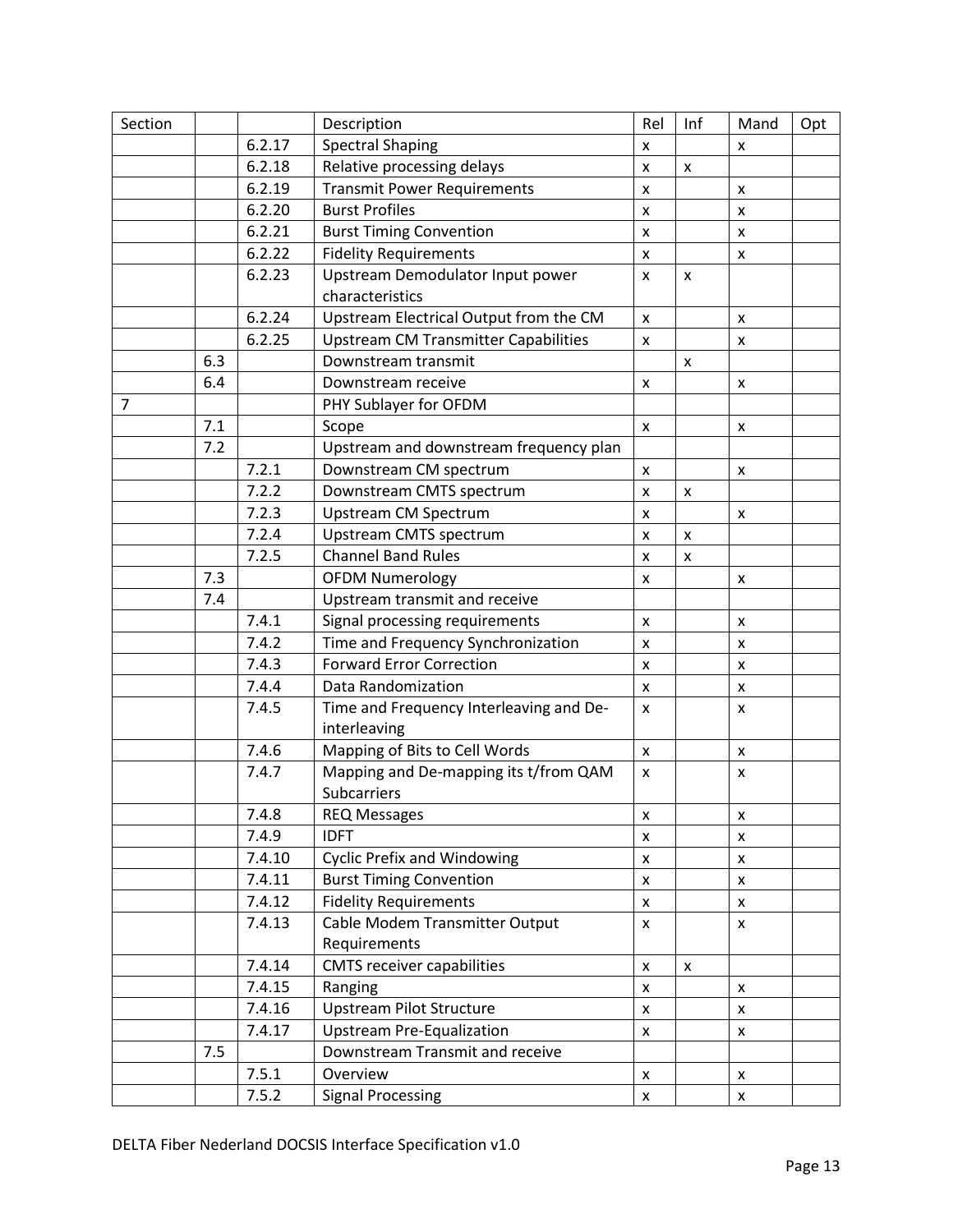| Section        |     |        | Description                                    | Rel                | Inf | Mand               | Opt |
|----------------|-----|--------|------------------------------------------------|--------------------|-----|--------------------|-----|
|                |     | 7.5.3  | Time and Frequency Synchronization             | X                  |     | x                  |     |
|                |     | 7.5.4  | Downstream Forward Error Correction            | x                  |     | X                  |     |
|                |     | 7.5.5  | Mapping Bits to QAM Constellations             | X                  |     | X                  |     |
|                |     | 7.5.6  | Interleaving and De-interleaving               | x                  |     | x                  |     |
|                |     | 7.5.7  | <b>IDFT</b>                                    | x                  |     | $\pmb{\mathsf{X}}$ |     |
|                |     | 7.5.8  | <b>Cyclic Prefix and Windowing</b>             | X                  |     | X                  |     |
|                |     | 7.5.9  | <b>Fidelity Requirements</b>                   | X                  | X   |                    |     |
|                |     | 7.5.10 | Independence of Individual Channels            | $\mathsf{x}$       | X   |                    |     |
|                |     |        | within Multiple Channels on a Single RF        |                    |     |                    |     |
|                |     |        | Port                                           |                    |     |                    |     |
|                |     | 7.5.11 | Cable Modem Receiver Input                     | X                  |     | X                  |     |
|                |     |        | Requirements                                   |                    |     |                    |     |
|                |     | 7.5.12 | <b>Cable Modem Receiver Capabilities</b>       | x                  |     | X                  |     |
|                |     | 7.5.13 | Physical Layer Link Channel (PLC)              | x                  |     | x                  |     |
|                |     | 7.5.14 | Next Codeword Pointer                          | X                  |     | X                  |     |
|                |     | 7.5.15 | Downstream Pilot Patterns                      | X                  |     | X                  |     |
| 8              |     |        | PHY-MAC Convergence                            | x                  |     | x                  |     |
| 9              |     |        | Proactive Network Maintenance                  |                    |     |                    |     |
|                | 9.1 |        | Scope                                          | x                  |     | X                  |     |
|                | 9.2 |        | <b>System Description</b>                      | x                  |     | x                  |     |
|                | 9.3 |        | Downstream PNM Requirements                    |                    |     |                    |     |
|                |     | 9.3.1  | Downstream Symbol Capture                      | X                  |     | X                  |     |
|                |     | 9.3.2  | Downstream Wideband Spectrum Analysis          | X                  |     | x                  |     |
|                |     | 9.3.3  | Downstream Noise Power Ratio (NPR)             | $\mathsf{x}$       | x   |                    |     |
|                |     |        | measurement                                    |                    |     |                    |     |
|                |     | 9.3.4  | Downstream Channel Estimate Coefficients       | X                  |     | X                  |     |
|                |     | 9.3.5  | Downstream Constellation Display               | x                  |     | X                  |     |
|                |     | 9.3.6  | Downstream Receive Modulation Error            | X                  |     | X                  |     |
|                |     |        | Ratio (RxMER) per Subcarrier                   |                    |     |                    |     |
|                |     | 9.3.7  | Downstream FEC statistics                      | X                  |     | X                  |     |
|                |     | 9.3.8  | Downstream Histogram                           | $\pmb{\mathsf{x}}$ |     | X                  |     |
|                |     | 9.3.9  | Downstream Received Power                      | X                  |     | x                  |     |
|                | 9.4 |        | <b>Upstream PNM Requirements</b>               |                    |     |                    |     |
|                |     | 9.4.1  | Upstream Capture for Active and Quiet          | X                  | X   |                    |     |
|                |     |        | Probe                                          |                    |     |                    |     |
|                |     | 9.4.2  | <b>Upstream Triggered Spectrum Analysis</b>    | x                  | X   |                    |     |
|                |     | 9.4.3  | <b>Upstream Impulse Noise Statistics</b>       | x                  | x   |                    |     |
|                |     | 9.4.4  | <b>Upstream Equalizer Coefficients</b>         | x                  |     | x                  |     |
|                |     | 9.4.5  | <b>Upstream FEC Statistics</b>                 | X                  | X   |                    |     |
|                |     | 9.4.6  | Upstream Histogram                             | x                  | X   |                    |     |
|                |     | 9.4.7  | Upstream Channel power                         | x                  | x   |                    |     |
|                |     | 9.4.8  | <b>Upstream Receive Modulation Error Ratio</b> | x                  | x   |                    |     |
|                |     |        | (RxMER) Per Subcarrier                         |                    |     |                    |     |
| <b>ANNEX A</b> |     |        | <b>QAM Constellations Mappings (Normative)</b> | $\mathsf{x}$       |     | X                  |     |
| <b>ANNEX B</b> |     |        | RFOG Operating mode (Normative)                | X                  | X   |                    |     |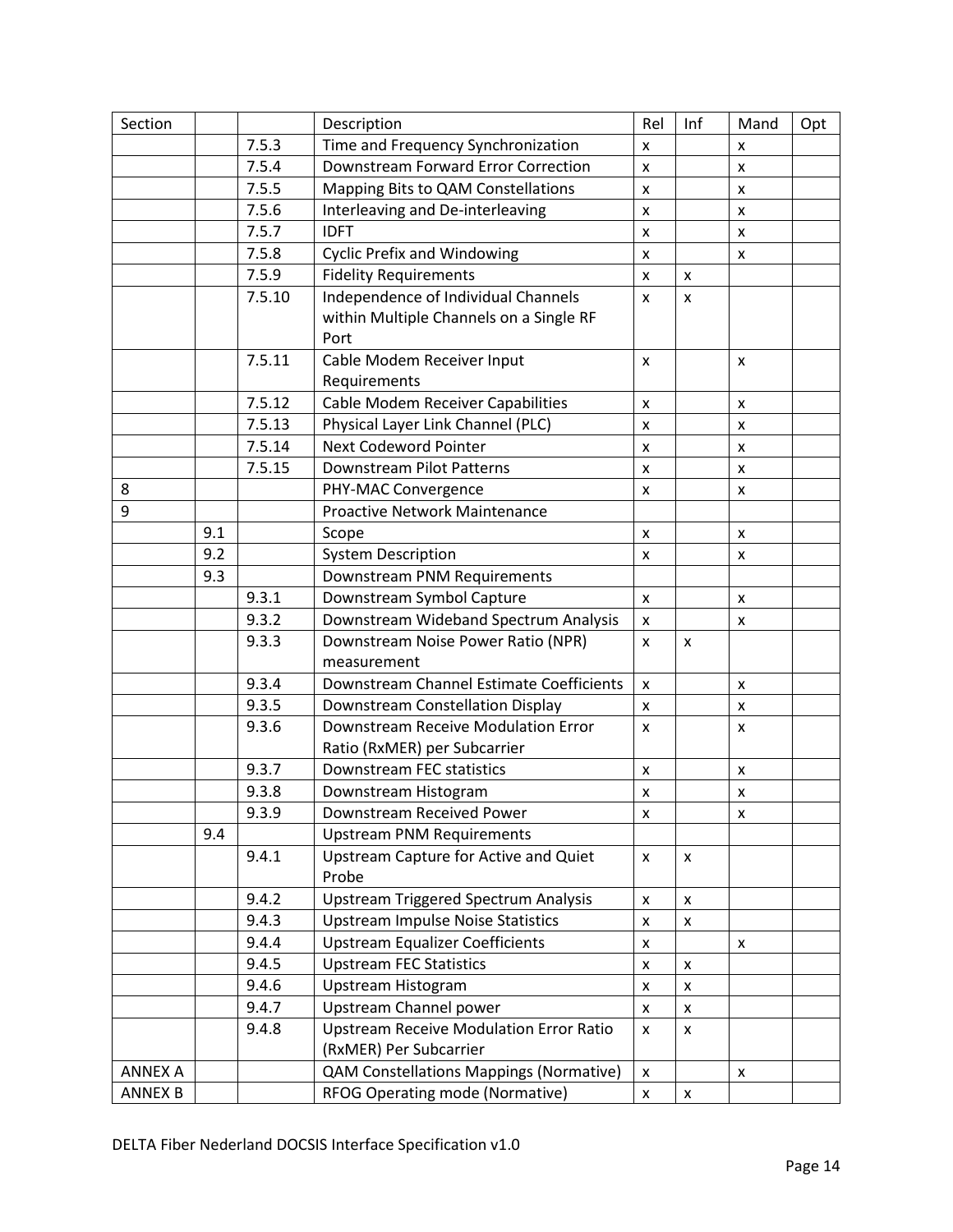| Section        | Description                                   | Rel          | Inf          | Mand         | Opt |
|----------------|-----------------------------------------------|--------------|--------------|--------------|-----|
| <b>ANNEX C</b> | Additions and modifications for European      | X            |              | X            |     |
|                | Specifications with SC-QAM operation          |              |              |              |     |
|                | (NORMATIVE)                                   |              |              |              |     |
| <b>ANNEX D</b> | Additions and modifications for Chinese       | $\mathbf{x}$ | $\mathsf{x}$ |              |     |
|                | Specification with SC-QAM operation           |              |              |              |     |
|                | (NORMATIVE)                                   |              |              |              |     |
| <b>ANNEX E</b> | 24-bit Cyclic Redundancy Check (CRC) code     | $\mathsf{x}$ |              | $\mathsf{x}$ |     |
|                | (Normative)                                   |              |              |              |     |
| Appendix       | Downstream Frequency Interleaver Sample       | $\mathsf{x}$ | $\mathsf{x}$ |              |     |
|                | C Code (Informative)                          |              |              |              |     |
| Appendix       | Uses cases: Maximum number of                 | X            | $\mathsf{x}$ |              |     |
|                | simultaneous transmitters (Informative)       |              |              |              |     |
| Appendix       | Upstream Time and Frequency Interleaver       | X            | X            |              |     |
| III            | Sample C Code (informative)                   |              |              |              |     |
| Appendix       | FEC Codework Selection Algorithm              | $\mathbf{x}$ | $\mathsf{x}$ |              |     |
| IV             | Upstream Time and Frequency Interleaver       |              |              |              |     |
|                | Sample C Code (Informative)                   |              |              |              |     |
| Appendix       | <b>CMTS Proposed Configuration Parameters</b> | X            | $\mathsf{x}$ |              |     |
| $\vee$         | (Informative)                                 |              |              |              |     |
| Appendix       | Suggested Algorithm to Compute Signal-to-     | $\mathsf{x}$ | $\mathsf{x}$ |              |     |
| VI             | Noise (SNR) Margin for Candidate Profile      |              |              |              |     |
|                | (Informative)                                 |              |              |              |     |
| Appendix       | Acknowledgements (Informative)                | X            | X            |              |     |
| VII            |                                               |              |              |              |     |
| Appendix       | <b>Revision History (Informative)</b>         | $\mathsf{x}$ | $\mathsf{x}$ |              |     |
| VIII           |                                               |              |              |              |     |

### <span id="page-14-0"></span>6.2. Type B Networks

The only difference between the physical layer requirements between type A and type B networks is that Annex C of [1] is not used on type B networks, instead these networks use DOCSIS 3.0. As DELTA Fiber Nederland might make changes to the network and to avoid customer confusion the CM MUST automatically detect the type of network they are operating on and based on that operate in Annex C mode or not.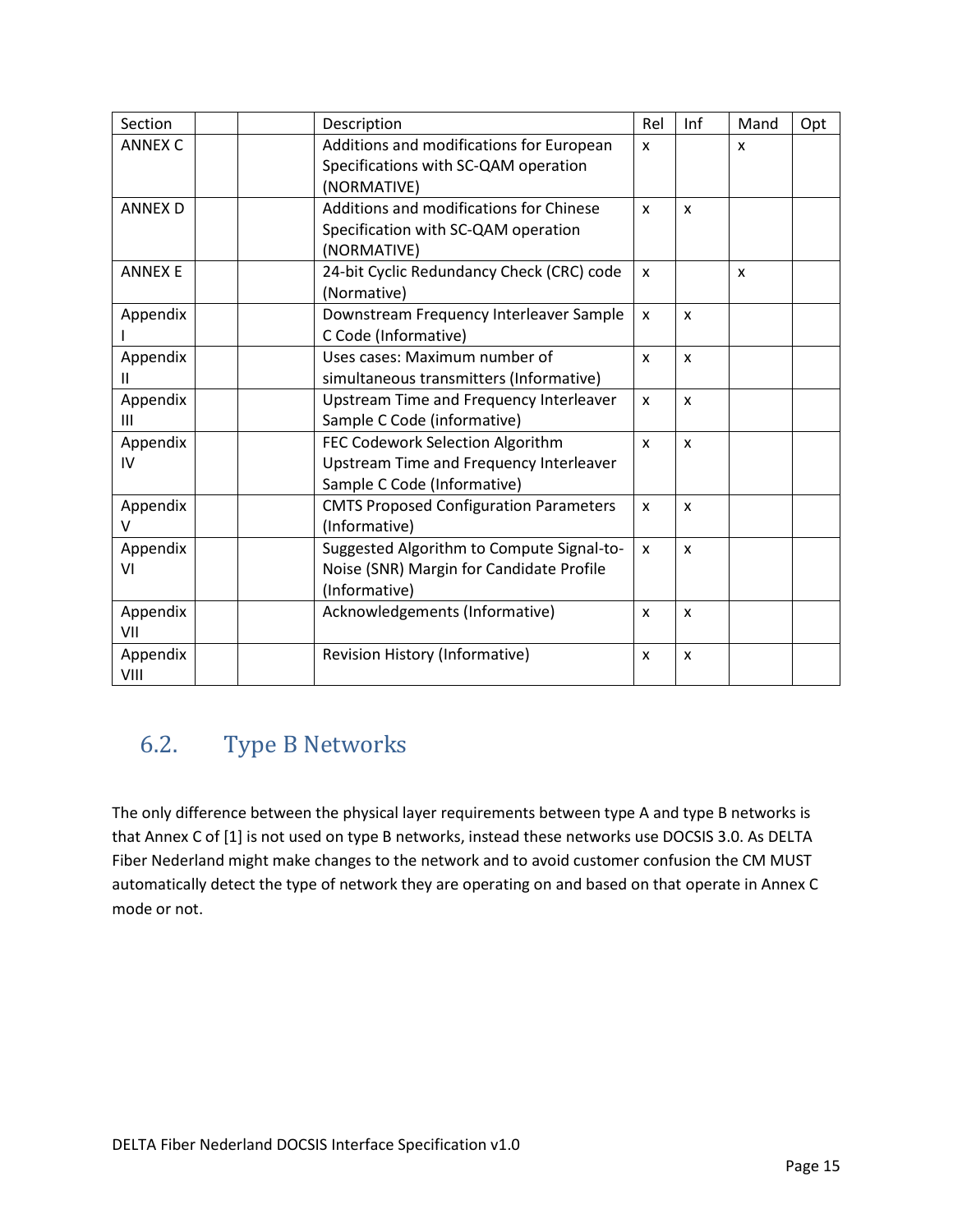## <span id="page-15-0"></span>7. DOCSIS 3.1 Upper Layer requirements

The following table describes the DOCSIS MULPI interface requirements for the passive interconnection points based on [2].

| Section        |     |        | Description                                  | Rel                | Inf                | Mand               | Opt |
|----------------|-----|--------|----------------------------------------------|--------------------|--------------------|--------------------|-----|
| 1              |     |        | Scope                                        |                    |                    |                    |     |
|                | 1.1 |        | Introduction and purpose                     | X                  | $\pmb{\mathsf{x}}$ |                    |     |
|                | 1.2 |        | Background                                   | X                  | $\mathsf{x}$       |                    |     |
|                | 1.3 |        | Requirements                                 | $\pmb{\times}$     |                    | x                  |     |
|                | 1.4 |        | Conventions                                  | X                  |                    | $\pmb{\times}$     |     |
|                | 1.5 |        | <b>Organization of Document</b>              | $\mathsf{x}$       | $\pmb{\mathsf{x}}$ |                    |     |
| $\overline{2}$ |     |        | <b>REFERENCES</b>                            |                    |                    |                    |     |
|                | 2.1 |        | <b>Normative References</b>                  | x                  |                    | x                  |     |
|                | 2.2 |        | <b>Informative References</b>                | X                  | $\pmb{\mathsf{x}}$ |                    |     |
|                | 2.3 |        | Reference acquisition                        | $\pmb{\mathsf{x}}$ | $\pmb{\times}$     |                    |     |
| 3              |     |        | Terms and definitions                        | X                  |                    | $\pmb{\times}$     |     |
| 4              |     |        | Abbreviations and Theory of Operations       | X                  |                    | X                  |     |
| 5              |     |        | Overview and Theory of Operations            |                    |                    |                    |     |
|                | 5.1 |        | <b>MULPI Key Features</b>                    | X                  | $\pmb{\mathsf{x}}$ |                    |     |
|                | 5.2 |        | <b>Technical Overview</b>                    |                    |                    |                    |     |
|                |     | 5.2.1  | <b>CMTS and CM models</b>                    | X                  | $\pmb{\times}$     |                    |     |
|                |     | 5.2.2  | Downstream Convergence Layer                 | X                  |                    | $\pmb{\times}$     |     |
|                |     | 5.2.3  | <b>OFDMA Upstream</b>                        | X                  |                    | $\pmb{\times}$     |     |
|                |     | 5.2.4  | QoS                                          | X                  |                    | X                  |     |
|                |     | 5.2.5  | <b>Multicast Operation</b>                   | $\mathsf{x}$       |                    | $\pmb{\times}$     |     |
|                |     | 5.2.6  | Network and Higher Layer Protocols           | $\pmb{\mathsf{x}}$ |                    | X                  |     |
|                |     | 5.2.7  | CM and CPE Provisioning and                  | X                  |                    | x                  |     |
|                |     |        | Management                                   |                    |                    |                    |     |
|                |     | 5.2.8  | <b>Enhanced Support for Timing Protocol</b>  | X                  | $\pmb{\mathsf{x}}$ |                    |     |
|                |     | 5.2.9  | <b>Energy Management</b>                     | X                  |                    | x                  |     |
|                |     | 5.2.10 | Relationship to Physical HFC Plant           | X                  |                    | x                  |     |
|                |     |        | Topology                                     |                    |                    |                    |     |
|                |     | 5.2.11 | Cable Modem Service Group                    | X                  |                    | X                  |     |
|                |     | 5.2.12 | <b>CMTS Downstream Service Model Example</b> | $\mathsf{x}$       | $\pmb{\times}$     |                    |     |
| 6              |     |        | <b>Media Access Control Specification</b>    |                    |                    |                    |     |
|                | 6.1 |        | Introduction                                 |                    |                    |                    |     |
|                |     | 6.1.1  | Overview                                     | X                  |                    | X                  |     |
|                |     | 6.1.2  | Definition                                   | $\pmb{\mathsf{x}}$ |                    | $\pmb{\mathsf{x}}$ |     |
|                |     | 6.1.3  | <b>Future Use</b>                            | $\pmb{\mathsf{x}}$ | $\mathsf{x}$       |                    |     |
|                | 6.2 |        | <b>MAC Frame Formats</b>                     | X                  |                    | x                  |     |
|                | 6.3 |        | Segment Header Format                        | $\pmb{\mathsf{x}}$ |                    | $\pmb{\mathsf{x}}$ |     |
|                | 6.4 |        | <b>MAC Management Messages</b>               |                    |                    |                    |     |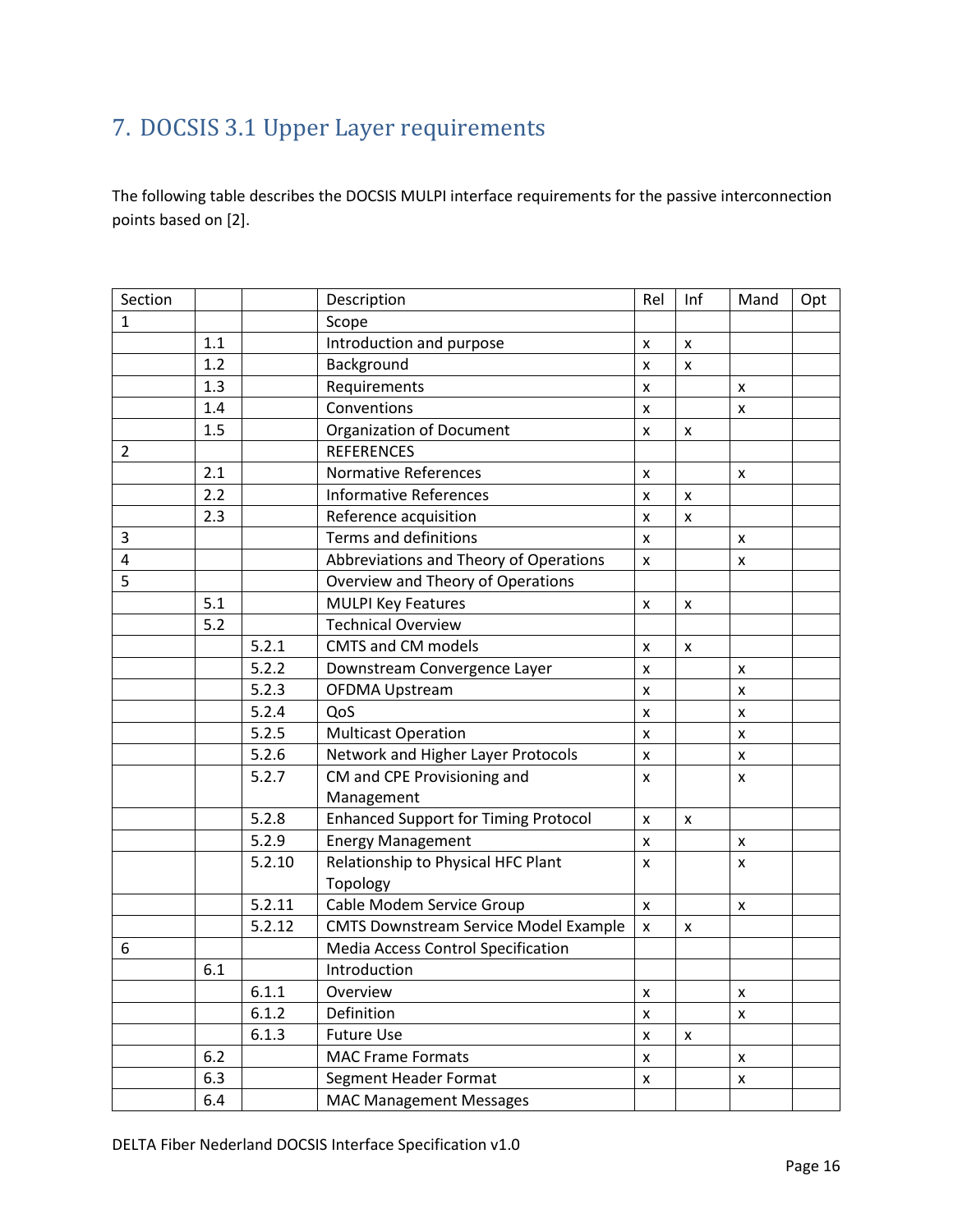| Section |        | Description                                         | Rel                | Inf                | Mand               | Opt |
|---------|--------|-----------------------------------------------------|--------------------|--------------------|--------------------|-----|
|         | 6.4.1  | MAC Management Message Header                       | x                  |                    | x                  |     |
|         | 6.4.2  | Time Synchronization                                | X                  |                    | X                  |     |
|         | 6.4.3  | <b>Upstream Channel Descriptor</b>                  | X                  |                    | X                  |     |
|         | 6.4.4  | <b>Upstream Bandwidth Allocation MAP</b>            | X                  |                    | x                  |     |
|         | 6.4.5  | <b>Ranging Request Messages</b>                     | X                  |                    | x                  |     |
|         | 6.4.6  | Ranging Responses (RNG-RSP)                         | X                  |                    | x                  |     |
|         | 6.4.7  | <b>Registration Request Messages</b>                | x                  |                    | x                  |     |
|         | 6.4.8  | <b>Registration Response Messages</b>               | $\mathsf{x}$       |                    | x                  |     |
|         | 6.4.9  | <b>Registration Acknowledge</b>                     | X                  |                    | x                  |     |
|         | 6.4.10 | Upstream Channel Change Request (UCC-<br>REQ)       | x                  |                    | x                  |     |
|         | 6.4.11 | Upstream Channel Change Response (UCC-<br>RSP)      | X                  |                    | $\mathsf{x}$       |     |
|         | 6.4.12 | Dynamic Service Addition - Request (DSA-<br>REQ)    | X                  |                    | x                  |     |
|         | 6.4.13 | Dynamic Service Addition - Response<br>(DSA-RSP)    | X                  |                    | X                  |     |
|         | 6.4.14 | Dynamic Service Addition - Acknowledge<br>(DSA-ACK) | X                  |                    | X                  |     |
|         | 6.4.15 | Dynamic Service Change - Request (DSC-<br>REQ)      | X                  |                    | X                  |     |
|         | 6.4.16 | Dynamic Service Change - Response (DSC-<br>RSP)     | X                  |                    | X                  |     |
|         | 6.4.17 | Dynamic Service Change - Acknowledge<br>(DSC-ACK)   | X                  |                    | X                  |     |
|         | 6.4.18 | Dynamic Service Deletion - Request (DSD-<br>REQ)    | X                  |                    | X                  |     |
|         | 6.4.19 | Dynamic Service Deletion - Response<br>(DSD-RSP)    | X                  |                    | X                  |     |
|         | 6.4.20 | Dynamic Channel Change - Request (DCC-<br>REQ)      | x                  |                    | $\pmb{\mathsf{x}}$ |     |
|         | 6.4.21 | Dynamic Channel Change - Response<br>(DCC-RSP)      | $\pmb{\mathsf{X}}$ |                    | $\pmb{\mathsf{X}}$ |     |
|         | 6.4.22 | Dynamic Channel Change - Acknowledge<br>(DCC-ACK)   | X                  |                    | $\pmb{\mathsf{x}}$ |     |
|         | 6.4.23 | Device Class Identification Request (DCI-<br>REQ)   | X                  |                    | $\pmb{\times}$     |     |
|         | 6.4.24 | Device Class Identification Response (DCI-<br>RSP)  | X                  |                    | X                  |     |
|         | 6.4.25 | Upstream Transmitter Disable (UP-DIS)               | X                  |                    | X                  |     |
|         | 6.4.26 | Test Request (TST-REQ)                              | X                  |                    | x                  |     |
|         | 6.4.27 | Downstream Channel Descriptor                       | X                  | $\pmb{\mathsf{x}}$ |                    |     |
|         | 6.4.28 | <b>MAC Domain Descriptor</b>                        | $\mathsf{x}$       |                    | X                  |     |
|         | 6.4.29 | <b>Dynamic Bonding Change Request (DBC-</b><br>REQ) | X                  |                    | X                  |     |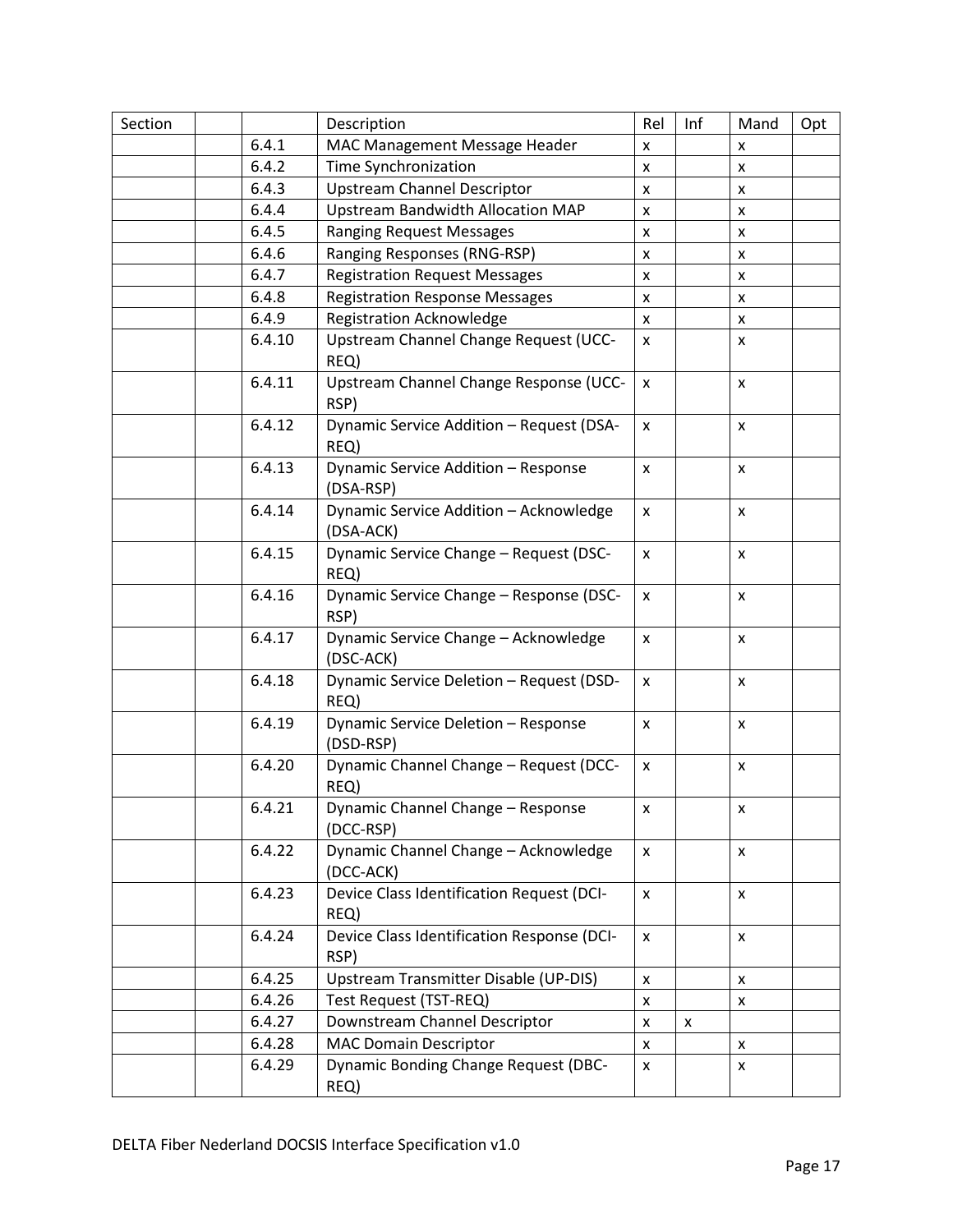| Section        |     |        | Description                                      | Rel                | Inf            | Mand               | Opt |
|----------------|-----|--------|--------------------------------------------------|--------------------|----------------|--------------------|-----|
|                |     | 6.4.30 | Dynamic Bonding Change Response (DBC-            | X                  |                | X                  |     |
|                |     |        | RSP)                                             |                    |                |                    |     |
|                |     | 6.4.31 | Dynamic Bonding Change Acknowledge               | X                  |                | X                  |     |
|                |     |        | (DBC-ACK)                                        |                    |                |                    |     |
|                |     | 6.4.32 | DOCSIS Path Verify Request (DPV-REQ)             | $\pmb{\times}$     |                | x                  |     |
|                |     | 6.4.33 | DOCSIS Path Verify Response (DPV-RSP)            | x                  |                | X                  |     |
|                |     | 6.4.34 | <b>Status Report (CM-STATUS)</b>                 | x                  |                | x                  |     |
|                |     | 6.4.35 | CM Control Request (CM-CTRL-REQ)                 | $\pmb{\times}$     |                | x                  |     |
|                |     | 6.4.36 | CM Control Response (CM-CTRL-RSP)                | x                  |                | x                  |     |
|                |     | 6.4.37 | Energy Management Request (EM-REQ)               | X                  |                | X                  |     |
|                |     | 6.4.38 | Energy Management Response (EM-RSP)              | $\pmb{\times}$     |                | X                  |     |
|                |     | 6.4.39 | Status Report Acknowledge (Cm-STATUS-            | x                  |                | x                  |     |
|                |     |        | ACK)                                             |                    |                |                    |     |
|                |     | 6.4.40 | OFDM Channel Descriptor (OCD)                    | x                  |                | x                  |     |
|                |     | 6.4.41 | Downstream Profile Descriptor (DPD)              | $\mathsf{x}$       |                | $\pmb{\times}$     |     |
|                |     | 6.4.42 | OFDM Downstream Spectrum Request                 | X                  | X              |                    |     |
|                |     |        | Message (ODS-REQ)                                |                    |                |                    |     |
|                |     | 6.4.43 | OFDM Downstream Spectrum Response                | x                  | $\pmb{\times}$ |                    |     |
|                |     |        | (ODS-RSP)                                        |                    |                |                    |     |
|                |     | 6.4.44 | OFDM Downstream Profile Test Request             | X                  |                | X                  |     |
|                |     |        | (OPT-REQ)                                        |                    |                |                    |     |
|                |     | 6.4.45 | OFDM Downstream Profile Test Response            | x                  |                | X                  |     |
|                |     |        | (OPT-RSP)                                        |                    |                |                    |     |
|                |     | 6.4.46 | <b>OFDM Downstream Profile Test</b>              | X                  |                | X                  |     |
|                |     |        | Acknowledge (OPT-ACK)                            |                    |                |                    |     |
|                |     | 6.4.47 | DOCSIS Time Protocol - Request (DTP-             | x                  |                |                    | x   |
|                |     |        | REQ)                                             |                    |                |                    |     |
|                |     | 6.4.48 | DOCSIS Time Protocol - Response (DTP-            | X                  |                |                    | X   |
|                |     |        | RSP)                                             |                    |                |                    |     |
|                |     | 6.4.49 | DOCSIS Time Protocol - Info (DTP-INFO)           | x                  |                |                    | x   |
|                |     | 6.4.50 | DOCSIS Time Protocol - (DTP-ACK)                 | X                  |                |                    | x   |
|                | 6.5 |        | PHY Link Channel                                 | $\pmb{\mathsf{x}}$ |                | X                  |     |
| $\overline{7}$ |     |        | Media Access Control Protocol Operation          |                    |                |                    |     |
|                | 7.1 |        | Timing and Synchronization                       | X                  |                | X                  |     |
|                | 7.2 |        | <b>Upstream Data Transmission</b>                |                    |                |                    |     |
|                |     | 7.2.1  | <b>Upstream Bandwidth Allocation</b>             | X                  |                | $\pmb{\mathsf{x}}$ |     |
|                |     | 7.2.2  | <b>Upstream Transmission and contention</b>      | x                  |                | x                  |     |
|                |     |        | resolution                                       |                    |                |                    |     |
|                |     | 7.2.3  | <b>Upstream Service Flow Scheduling Services</b> | X                  |                | X                  |     |
|                |     | 7.2.4  | <b>Continuous Concatenation and</b>              | X                  |                | X                  |     |
|                |     |        | Fragmentation                                    |                    |                |                    |     |
|                |     | 7.2.5  | Pre-3.0 DOCSIS Concatenation and                 | X                  | $\pmb{\times}$ |                    |     |
|                |     |        | Fragmentation                                    |                    |                |                    |     |
|                | 7.3 |        | Upstream - Downstream Channel                    | x                  |                | X                  |     |
|                |     |        | Association within a MAC Domain                  |                    |                |                    |     |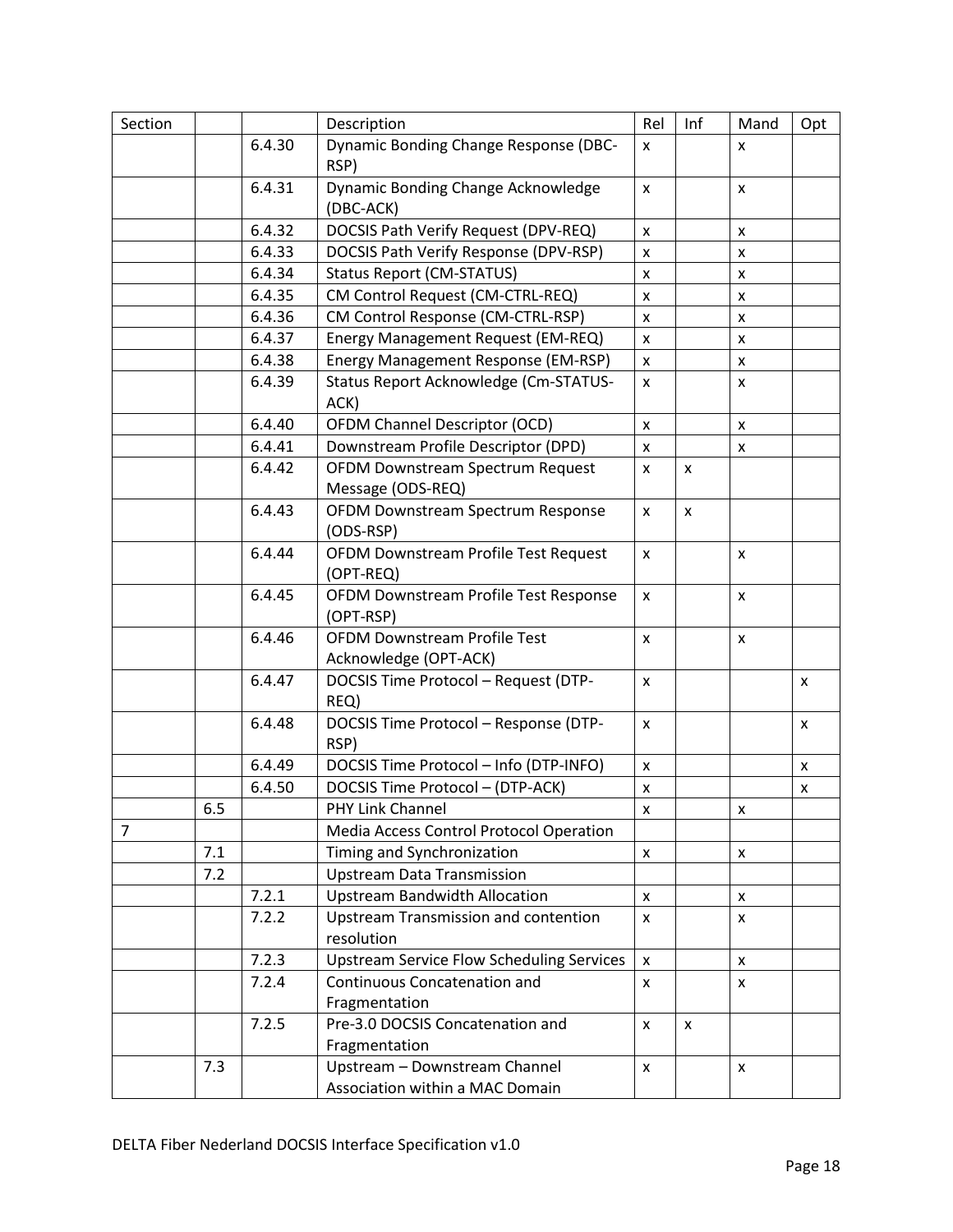| Section |      |       | Description                                   | Rel                | Inf | Mand | Opt |
|---------|------|-------|-----------------------------------------------|--------------------|-----|------|-----|
|         | 7.4  |       | <b>DSID Definition</b>                        | X                  |     | x    |     |
|         | 7.5  |       | Quality of Service                            |                    |     |      |     |
|         |      | 7.5.1 | Concept                                       | x                  |     | x    |     |
|         |      | 7.5.2 | Object Model                                  | X                  | X   |      |     |
|         |      | 7.5.3 | <b>Service Classes</b>                        | X                  |     | x    |     |
|         |      | 7.5.4 | Authorization                                 | X                  |     | X    |     |
|         |      | 7.5.5 | <b>States of Service Flows</b>                | x                  |     | x    |     |
|         |      | 7.5.6 | <b>Service Flows and Classifiers</b>          | X                  |     | X    |     |
|         |      | 7.5.7 | <b>General Operation</b>                      | X                  |     | X    |     |
|         | 7.6  |       | <b>Hierarchical QoS</b>                       | x                  |     | x    |     |
|         | 7.7  |       | Low Latency Support                           | $\mathsf{x}$       |     | X    |     |
|         | 7.8  |       | <b>Active Queue Management</b>                | X                  |     | x    |     |
|         | 7.9  |       | QoS Support for Multicast and Broadcast       | x                  |     | x    |     |
|         |      |       | <b>Traffic</b>                                |                    |     |      |     |
|         | 7.10 |       | Downstream Traffic Priority                   | X                  |     | X    |     |
|         | 7.11 |       | Data Link Encryption Support                  | X                  |     | X    |     |
|         | 7.12 |       | <b>Downstream Profiles</b>                    | x                  |     | x    |     |
| 8       |      |       | <b>Channel Bonding</b>                        |                    |     |      |     |
|         | 8.1  |       | Upstream and downstream common                | X                  | X   |      |     |
|         |      |       | aspects                                       |                    |     |      |     |
|         | 8.2  |       | Downstream Channel Bonding                    | X                  |     | X    |     |
|         | 8.3  |       | <b>Upstream Channel Bonding</b>               | X                  |     | X    |     |
|         | 8.4  |       | <b>Partial Service</b>                        | x                  |     | x    |     |
| 9       |      |       | Data Forwarding                               |                    |     |      |     |
|         | 9.1  |       | <b>General Forwarding Requirements</b>        | x                  |     | X    |     |
|         |      | 9.1.1 | <b>CMTS Forwarding Rules</b>                  | x                  | x   |      |     |
|         |      | 9.1.2 | CM Address Acquisition, Filtering and         | X                  |     | X    |     |
|         |      |       | Forwarding rules                              |                    |     |      |     |
|         | 9.2  |       | <b>Multicast Forwarding</b>                   | x                  |     | X    |     |
|         |      | 9.2.1 | <b>Introduction Multicast Forwarding</b>      | X                  | X   |      |     |
|         |      | 9.2.2 | Downstream Multicast Forwarding               | x                  |     | X    |     |
|         |      | 9.2.3 | Downstream Multicast Traffic Encryption       | x                  |     | x    |     |
|         |      | 9.2.4 | <b>Static Multicast Session Encodings</b>     | X                  |     | X    |     |
|         |      | 9.2.5 | IGMP and MLD support                          | x                  |     | X    |     |
|         |      | 9.2.6 | <b>Encrypted Multicast Downstream</b>         | X                  | X   |      |     |
|         |      |       | <b>Forwarding Example</b>                     |                    |     |      |     |
|         |      | 9.2.7 | IP Multicast Join Authorization               | $\mathsf{x}$       | X   |      |     |
|         |      | 9.2.8 | Multicast in a DOCSIS 3.1 OFDM Channel        | x                  |     | X    |     |
|         |      |       | with Multiple Downstream Profiles             |                    |     |      |     |
| 10      |      |       | Cable Modem - CMTS Interaction                |                    |     |      |     |
|         | 10.1 |       | <b>CMTS Initialization</b>                    | x                  | X   |      |     |
|         | 10.2 |       | Cable Modem Initialization and                | x                  |     | X    |     |
|         |      |       | Reinitialization                              |                    |     |      |     |
|         | 10.3 |       | Periodic Maintenance                          | x                  |     | X    |     |
|         | 10.4 |       | <b>OFDM Profile Usability Testing Process</b> | $\pmb{\mathsf{X}}$ |     | X    |     |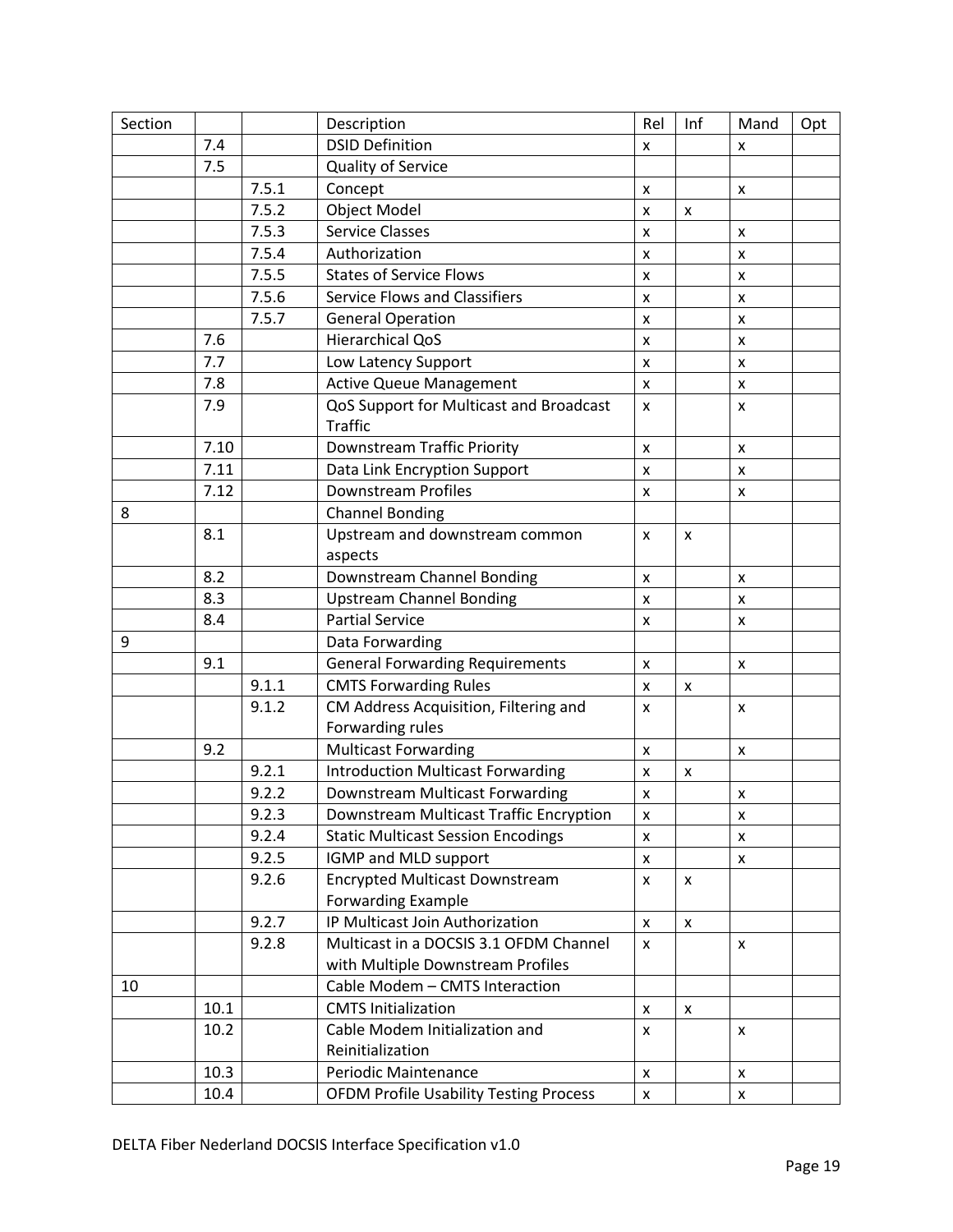| Section |      |        | Description                                | Rel            | Inf                | Mand               | Opt                |
|---------|------|--------|--------------------------------------------|----------------|--------------------|--------------------|--------------------|
|         | 10.5 |        | Upstream OFDMA Data Profile Assignment     | X              |                    | X                  |                    |
|         |      |        | and Testing                                |                |                    |                    |                    |
|         | 10.6 |        | <b>Fault Detection and Recovery</b>        | X              |                    | X                  |                    |
|         | 10.7 |        | <b>DOCSIS Path Verification</b>            | X              |                    | x                  |                    |
|         | 10.8 |        | <b>DOCSIS Time Protocol</b>                | X              |                    |                    | $\pmb{\mathsf{X}}$ |
| 11      |      |        | <b>Dynamic Operations</b>                  |                |                    |                    |                    |
|         | 11.1 |        | <b>Upstream Channel Descriptor Changes</b> | X              |                    | x                  |                    |
|         | 11.2 |        | <b>Dynamic Service Flow Changes</b>        | $\pmb{\times}$ |                    | x                  |                    |
|         | 11.3 |        | Pre-3.0 DOCSIS Upstream Channel            | X              | X                  |                    |                    |
|         |      |        | Changes                                    |                |                    |                    |                    |
|         | 11.4 |        | Dynamic Downstream and/or Upstream         | X              |                    | X                  |                    |
|         |      |        | <b>Channel Changes</b>                     |                |                    |                    |                    |
|         | 11.5 |        | <b>Dynamic Bonding Change</b>              | X              |                    | $\pmb{\mathsf{x}}$ |                    |
|         | 11.6 |        | <b>Autonomous Load Balancing</b>           | X              | X                  |                    |                    |
|         | 11.7 |        | <b>Energy Management Operations</b>        | X              |                    | X                  |                    |
|         |      | 11.7.1 | <b>Energy Management Features</b>          | X              |                    | X                  |                    |
|         |      | 11.7.2 | Entry and Exit for Energy Management       | X              |                    | x                  |                    |
|         |      |        | Modes                                      |                |                    |                    |                    |
|         |      | 11.7.3 | Energy management 1x1 Feature              | X              |                    | $\pmb{\mathsf{x}}$ |                    |
|         |      | 11.7.4 | DOCSIS Light Sleep (DLS) Feature           | X              |                    | $\pmb{\mathsf{x}}$ |                    |
|         |      | 11.7.5 | Interaction between Battery Backup and     | $\mathsf{x}$   | $\pmb{\mathsf{x}}$ |                    |                    |
|         |      |        | <b>DLS</b>                                 |                |                    |                    |                    |
|         | 11.8 |        | Downstream Profile Descriptor Changes      | X              |                    | X                  |                    |
| 12      |      |        | Supporting Future New Cable Modem          |                |                    |                    |                    |
|         |      |        | Capabilities                               |                |                    |                    |                    |
|         | 12.1 |        | Downloading Cable Modem Operating          | X              |                    | X                  |                    |
|         |      |        | Software                                   |                |                    |                    |                    |
|         | 12.2 |        | <b>Future Capabilities</b>                 | $\pmb{\times}$ |                    | $\pmb{\times}$     |                    |
| Annex A |      |        | Well-known addresses (Normative)           | X              |                    | x                  |                    |
| Annex B |      |        | Parameters and Constants (Normative)       | $\pmb{\times}$ |                    | $\pmb{\times}$     |                    |
| Annex C |      |        | <b>Common TLV Encodings (Normative)</b>    | $\pmb{\times}$ |                    | $\pmb{\mathsf{x}}$ |                    |
| Annex D |      |        | CM Configuration Interface Specification   | x              |                    | x                  |                    |
|         |      |        | (Normative)                                |                |                    |                    |                    |
| Annex E |      |        | <b>Standard Receive Channel Profile</b>    | X              |                    | X                  |                    |
|         |      |        | Encodings (Normative)                      |                |                    |                    |                    |
| Annex F |      |        | The DOCSIS MAC/PHY Interface (DMPI)        | $\pmb{\times}$ | $\pmb{\times}$     |                    |                    |
| Annex G |      |        | Compatibility with Previous Versions of    | X              |                    | $\pmb{\mathsf{x}}$ |                    |
|         |      |        | DOCSIS (Normative)                         |                |                    |                    |                    |
| Annex H |      |        | <b>DHCPv6 Vendor Specific Information</b>  | X              |                    | x                  |                    |
|         |      |        | Options for DOCSIS 3.0 (Normative)         |                |                    |                    |                    |
| Annex I |      |        | <b>Blank annex</b>                         |                |                    |                    |                    |
| Annex J |      |        | DHCPv4 Vendor Identifying Vendor           | $\mathsf{x}$   |                    | $\pmb{\mathsf{x}}$ |                    |
|         |      |        | Specific Options for DOCSIS 3.0            |                |                    |                    |                    |
|         |      |        | (Normative)                                |                |                    |                    |                    |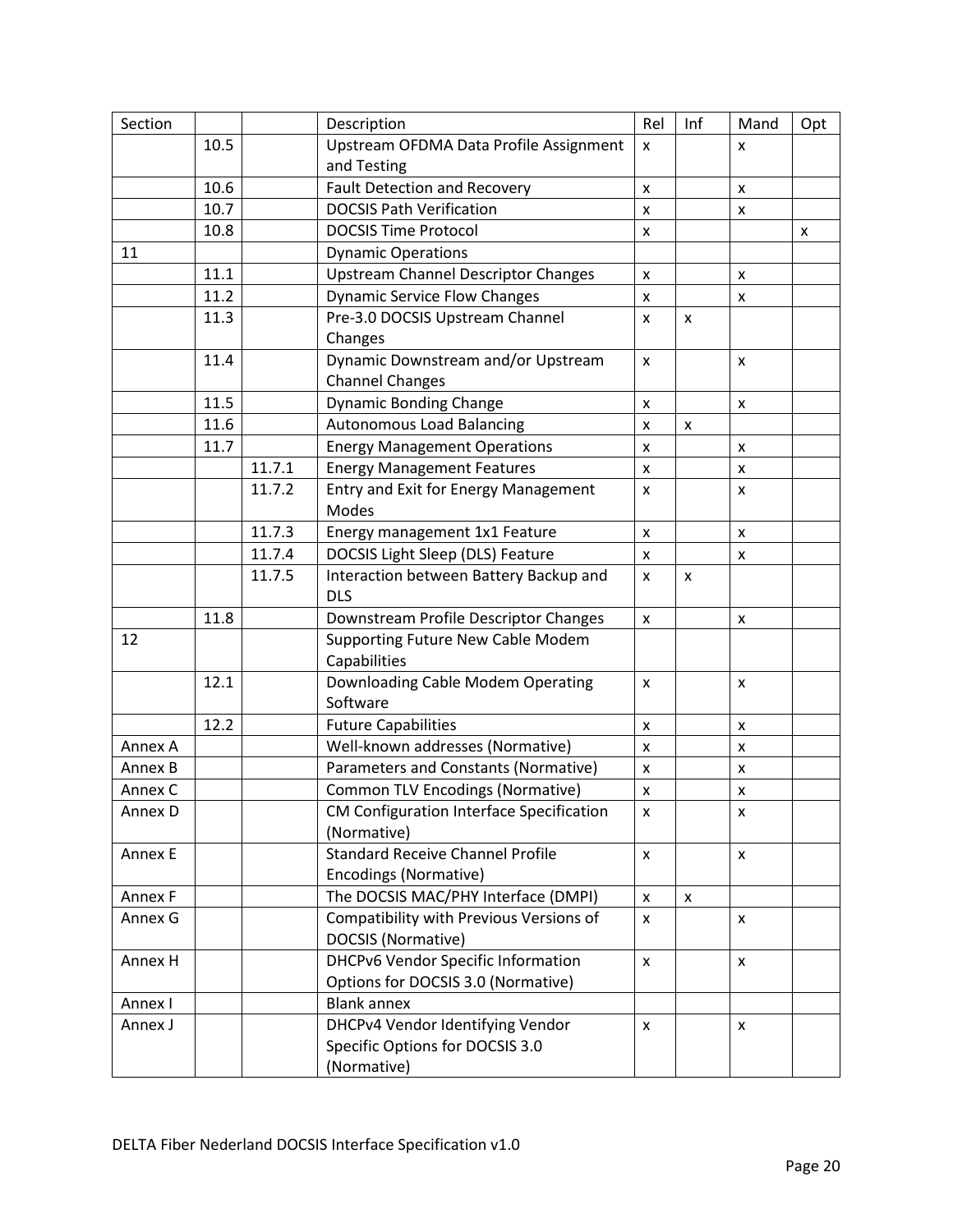| Section            | Description                                    | Rel                | Inf                | Mand | Opt |
|--------------------|------------------------------------------------|--------------------|--------------------|------|-----|
| Annex K            | The Data-over-Cable Spanning Tree              | X                  |                    | x    |     |
|                    | Protocol (Normative)                           |                    |                    |      |     |
| Annex L            | <b>Additions and Modifications for Chinese</b> |                    | $\pmb{\mathsf{x}}$ |      |     |
|                    | Specification (Normative)                      |                    |                    |      |     |
| Annex M            | Proportional-Integral-Enhanced Active          | $\pmb{\times}$     |                    | X    |     |
|                    | Queue Management Algorithm                     |                    |                    |      |     |
|                    | (Normative)                                    |                    |                    |      |     |
| Annex <sub>N</sub> | Immediate Active Queue Management              | X                  |                    | X    |     |
|                    | (Normative)                                    |                    |                    |      |     |
| Annex O            | <b>AQM Utility Functions (Normative)</b>       | $\pmb{\times}$     |                    | x    |     |
| Annex P            | Queue Protection Algorithm (Normative)         | X                  |                    | x    |     |
| Annex Q            | <b>ASF Classifier Expansion (Normative)</b>    |                    | x                  |      |     |
| Appendix           | MAC Service Definition (Informative)           | X                  | X                  |      |     |
| Appendix<br>Ш      | Plant Topologies (Informative)                 | X                  | $\pmb{\times}$     |      |     |
| Appendix           | <b>DOCSIS Transmission and Contention</b>      | X                  | $\pmb{\mathsf{x}}$ |      |     |
| Ш                  | Resolution (Informative)                       |                    |                    |      |     |
| Appendix           | <b>Unsolicited Grant Service (Informative)</b> | $\mathsf{x}$       | $\mathsf{x}$       |      |     |
| IV                 |                                                |                    |                    |      |     |
| Appendix           | Error Recovery Examples (Informative)          | X                  | X                  |      |     |
| V                  |                                                |                    |                    |      |     |
| Appendix           | SDL Notation (Informative)                     | X                  | x                  |      |     |
| VI                 |                                                |                    |                    |      |     |
| Appendix           | Notes on Address Configuration in DOCSIS       | X                  | $\pmb{\mathsf{x}}$ |      |     |
| VII                | 3.1 (Informative)                              |                    |                    |      |     |
| Appendix           | IP Multicast Replication Examples              | X                  | X                  |      |     |
| VIII               | (Informative)                                  |                    |                    |      |     |
| Appendix           | IMP Examples for DOCSIS 2.0 Backwards          | X                  | X                  |      |     |
| IX                 | Compatibility Mode (Informative)               |                    |                    |      |     |
| Appendix           | CM Multicast DSID Filtering Summary            | X                  | x                  |      |     |
| Χ                  | (Informative)                                  |                    |                    |      |     |
| Appendix           | Example DHCPv6 Solicit Message Contents        | X                  | $\pmb{\mathsf{x}}$ |      |     |
| ΧI                 | (Informative)                                  |                    |                    |      |     |
| Appendix           | <b>Dynamic Operations Examples</b>             | $\pmb{\times}$     | $\pmb{\mathsf{x}}$ |      |     |
| XII                | (Informative)                                  |                    |                    |      |     |
| Appendix<br>XIII   | Acknowledgements (Informative)                 | $\pmb{\times}$     | $\pmb{\times}$     |      |     |
| Appendix<br>XIV    | <b>Revision History (Informative)</b>          | $\pmb{\mathsf{x}}$ | $\pmb{\mathsf{x}}$ |      |     |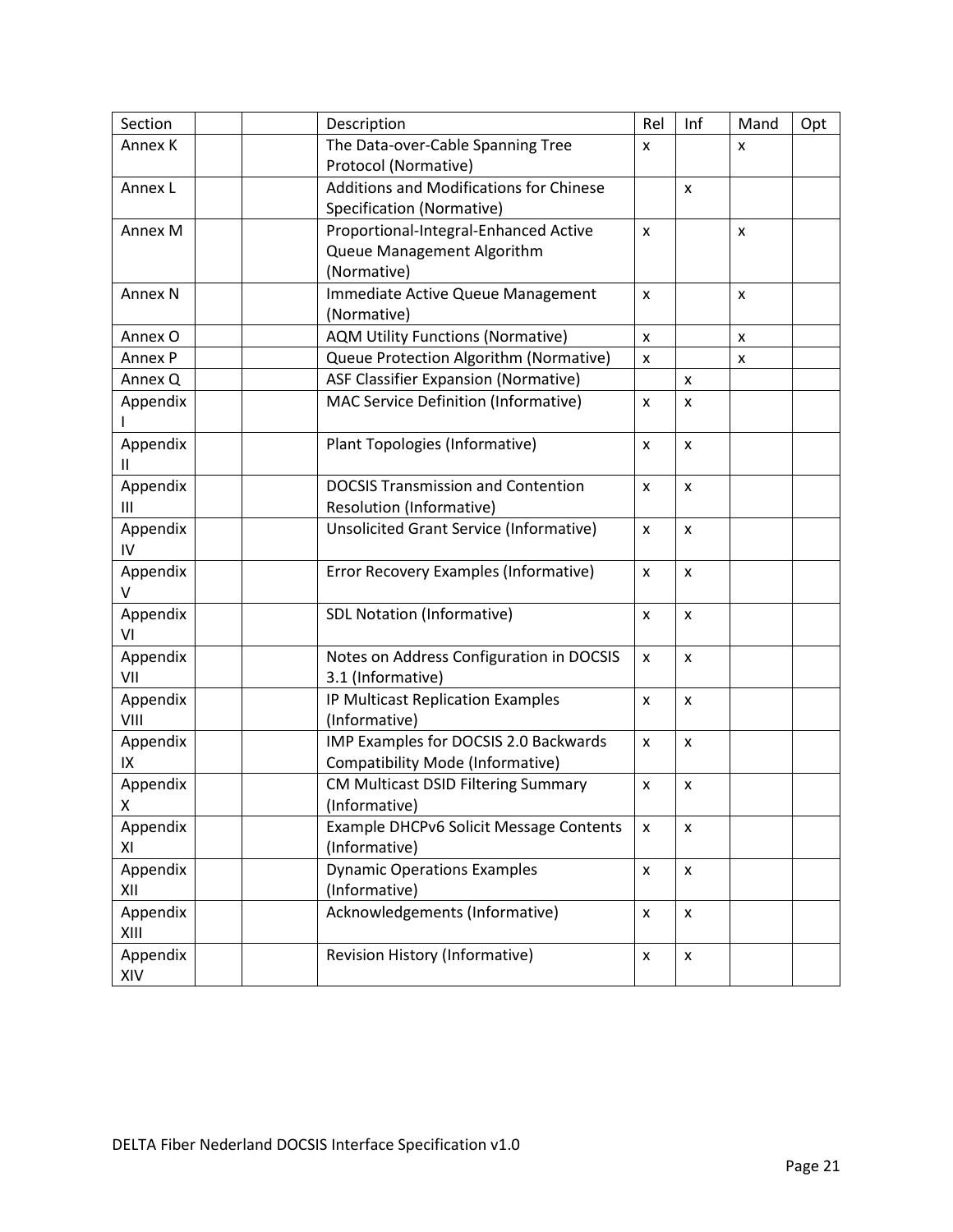# <span id="page-21-0"></span>8. DOCSIS 3.1 OSS Requirements

| The following table describes the DOCSIS OSSI requirements based on [3] |  |
|-------------------------------------------------------------------------|--|
|-------------------------------------------------------------------------|--|

| Section        |     |       | Description                              | Rel            | Inf                | Mand               | Opt |
|----------------|-----|-------|------------------------------------------|----------------|--------------------|--------------------|-----|
| $\mathbf{1}$   |     |       | Scope                                    | x              | X                  |                    |     |
| $\overline{2}$ |     |       | References                               | X              |                    |                    |     |
|                | 2.1 |       | <b>Normative References</b>              | X              |                    | X                  |     |
|                | 2.2 |       | <b>Informative References</b>            | X              | $\pmb{\mathsf{X}}$ |                    |     |
|                | 2.3 |       | <b>Reference Acquisition</b>             | X              | X                  |                    |     |
| 3              |     |       | <b>Terms and Definitions</b>             | X              | $\pmb{\mathsf{X}}$ |                    |     |
| 4              |     |       | Abbreviations and Acronyms               | X              | X                  |                    |     |
| 5              |     |       | Overview                                 | X              |                    | X                  |     |
|                | 5.1 |       | DOCSIS 3.1 OSSI Key Features             | X              |                    | X                  |     |
|                |     | 5.1.1 | <b>Fault Management Features</b>         | X              |                    | X                  |     |
|                |     | 5.1.2 | <b>Configuration Management Features</b> | $\mathsf{x}$   |                    | X                  |     |
|                |     | 5.1.3 | Performance Management Features          | x              |                    | $\pmb{\times}$     |     |
|                |     | 5.1.4 | <b>Security Management Features</b>      | X              |                    | X                  |     |
|                |     | 5.1.5 | <b>Accounting Management Features</b>    | X              | x                  |                    |     |
|                | 5.2 |       | <b>Technical Overview</b>                | $\pmb{\times}$ | X                  |                    |     |
| 6              |     |       | <b>OSSI Management Protocols</b>         |                |                    |                    |     |
|                | 6.1 |       | <b>SNMP Protocol</b>                     | X              |                    | X                  |     |
| $\overline{7}$ |     |       | <b>OSSI Management Objects</b>           |                |                    |                    |     |
|                | 7.1 |       | <b>SNMP Management Information Bases</b> | X              |                    | X                  |     |
|                |     |       | (MIBS)                                   |                |                    |                    |     |
| 8              |     |       | OSSI for PHY, MAC and Network Layers     |                |                    |                    |     |
|                | 8.1 |       | <b>Fault Management</b>                  | X              |                    | X                  |     |
|                | 8.2 |       | <b>Configuration Management</b>          | X              |                    | X                  |     |
|                | 8.3 |       | <b>Accounting Management</b>             | X              | X                  |                    |     |
|                | 8.4 |       | Performance Management                   | X              |                    | X                  |     |
|                | 8.5 |       | <b>Security Management</b>               | X              |                    | X                  |     |
| 9              |     |       | <b>OSSI For CMCI</b>                     | X              |                    | X                  |     |
| 10             |     |       | <b>OSSI for LED Indicators</b>           | X              |                    |                    | x   |
| Annex A        |     |       | Detailed MIB requirements (normative)    | X              |                    | $\mathsf{x}$       |     |
| Annex B        |     |       | IP Protocol and LLC Filtering and        | X              |                    | X                  |     |
|                |     |       | <b>Classification (Normative)</b>        |                |                    |                    |     |
| Annex C        |     |       | Format and Content for Event, SYSLOG and | x              |                    | X                  |     |
|                |     |       | <b>SNMP notification (Normative)</b>     |                |                    |                    |     |
| Annex D        |     |       | Proactive Network Maintenance            | $\pmb{\times}$ |                    | $\mathsf{x}$       |     |
|                |     |       | Requirements (Normative)                 |                |                    |                    |     |
| Annex E        |     |       | DOCSIS 3.1 Data Type Definitions         | $\mathsf{x}$   |                    | X                  |     |
|                |     |       | (Normative)                              |                |                    |                    |     |
| Annex F        |     |       | <b>CM Status Reporting Requirements</b>  | $\pmb{\times}$ |                    | $\pmb{\mathsf{X}}$ |     |
|                |     |       | (Normative)                              |                |                    |                    |     |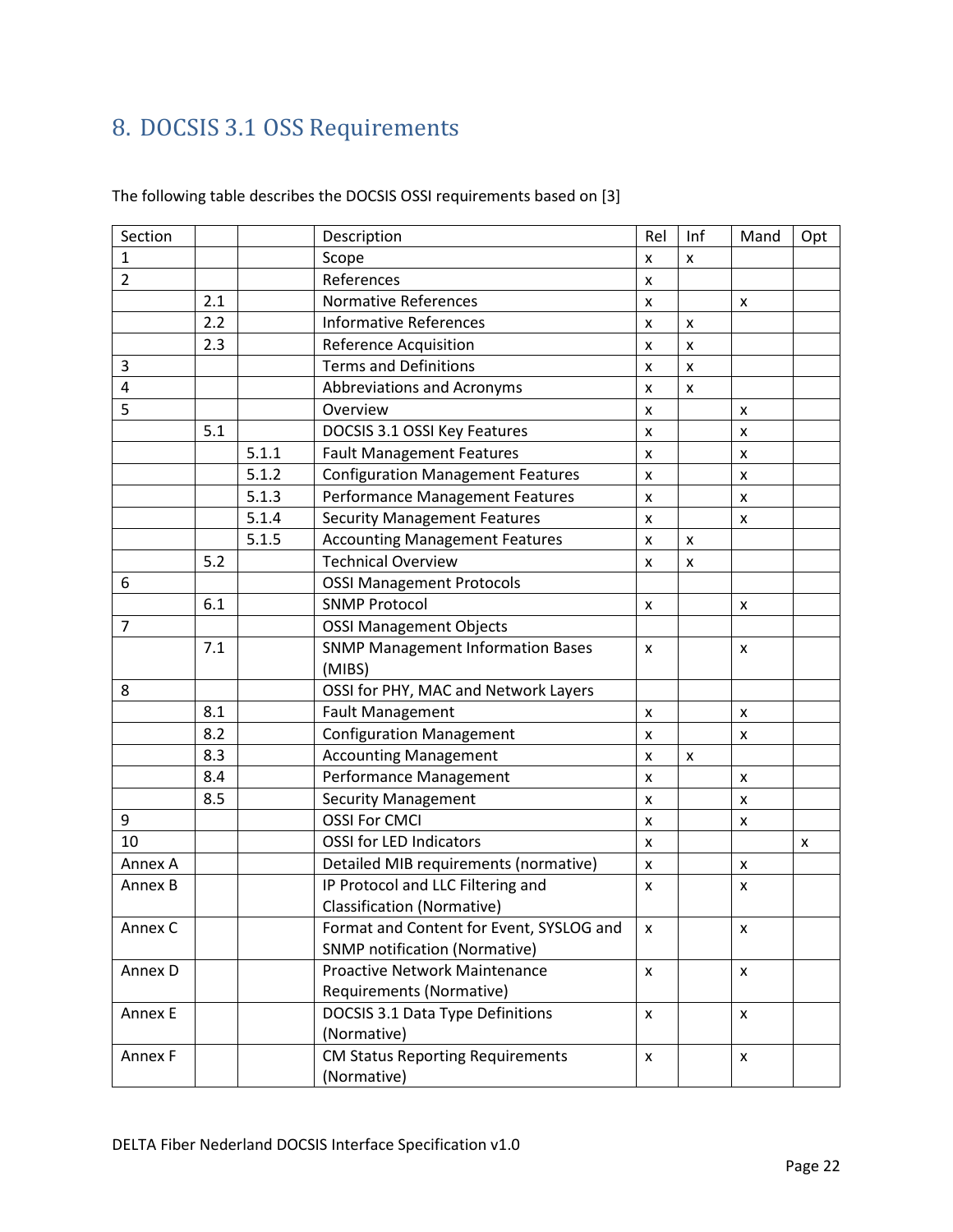| Section        | Description                                                                 | Rel                       | Inf | Mand | Opt |
|----------------|-----------------------------------------------------------------------------|---------------------------|-----|------|-----|
| Annex G        | MAC and Upper Layer Protocols Interface<br>(MULPI) Requirements (normative) | X                         |     | x    |     |
|                |                                                                             |                           |     |      |     |
| Appendix       | Spectrum Analysis Use Case (Informative)                                    | $\boldsymbol{\mathsf{x}}$ | x   |      |     |
| Appendix       | Information Model Notation (Informative)                                    | X                         | x   |      |     |
| Appendix<br>Ш  | Acknowledgements (Informative)                                              | X                         | x   |      |     |
| Appendix<br>IV | <b>Revision History</b>                                                     | X                         | x   |      |     |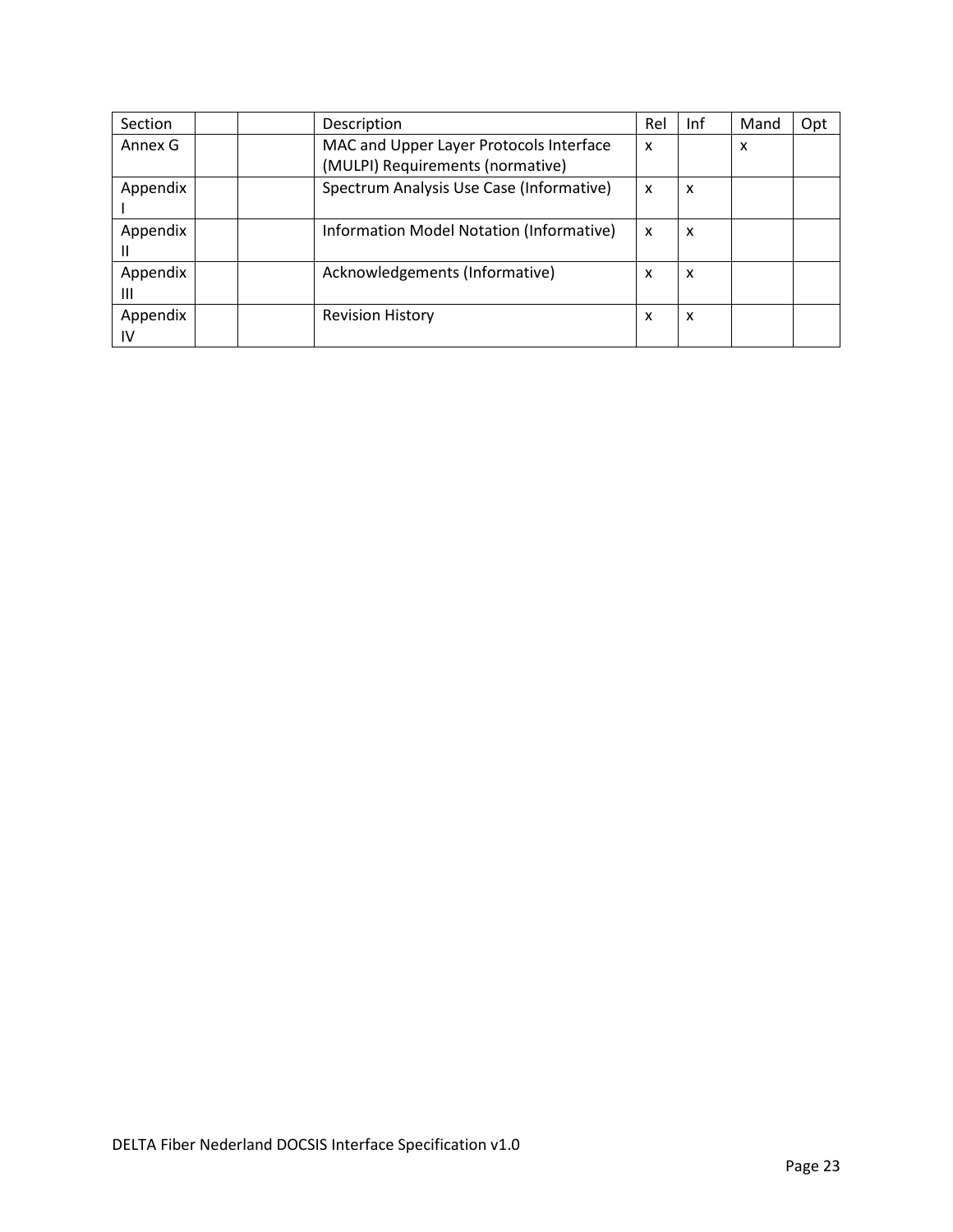### <span id="page-23-0"></span>9. DOCSIS 3.1 Security Requirements

The following table describes DOCSIS security requirements based on [4]. The Excentis BPI+ requirements [5] define the necessary modifications that are required for the legacy certificate. Anything specified in [5] takes precedence over information specified in [4].

Euro-DOCSIS certificates (as specified on Excentis BPI+) on type B networks are needed for the legacy (non DOCSIS3.1) certificates.

| Section        |      |        | Description                                      | Rel                       | Inf | Mand | Opt |
|----------------|------|--------|--------------------------------------------------|---------------------------|-----|------|-----|
| 1              |      |        | Scope                                            | X                         | X   |      |     |
| $\overline{2}$ |      |        | References                                       | X                         |     | X    |     |
|                | 2.1  |        | <b>Normative References</b>                      | X                         |     | X    |     |
|                | 2.2  |        | <b>Informative References</b>                    | X                         | X   |      |     |
|                | 2.3  |        | <b>Reference Acquisition</b>                     | X                         |     | X    |     |
| 3              |      |        | <b>Terms and Definitions</b>                     | X                         |     | X    |     |
| 4              |      |        | Abbreviations and Acronyms                       | X                         |     | X    |     |
| 5              |      |        | Overview                                         | X                         |     | X    |     |
| 6              |      |        | <b>Encrypted DOCSIS MAC Frame Formats</b>        |                           |     |      |     |
|                | 6.1  |        | <b>CM Requirements</b>                           | X                         |     | X    |     |
|                | 6.2  |        | <b>CMTS Requirements</b>                         | X                         | X   |      |     |
|                | 6.3  |        | Variable-Length PDU MAC Frame Format             | $\boldsymbol{\mathsf{x}}$ |     | X    |     |
|                | 6.4  |        | <b>Fragmentation MAC Frame Format</b>            | X                         |     | X    |     |
|                | 6.5  |        | Registration Request (REG-REQ-MP) MAC            | X                         |     | X    |     |
|                |      |        | <b>Management Messages</b>                       |                           |     |      |     |
|                | 6.6  |        | Use of the baseline Privacy Extended             | X                         |     | X    |     |
|                |      |        | Header in the MAC Header                         |                           |     |      |     |
| 7              |      |        | Baseline Privacy Key Management (BPKM)           | X                         |     | X    |     |
|                |      |        | Protocol                                         |                           |     |      |     |
| 8              |      |        | Early Authentication and Encryption (EAE)        | X                         |     | X    |     |
| 9              |      |        | <b>Secure Provisioning</b>                       |                           |     |      |     |
|                | 9.1  |        | Introduction                                     | $\mathsf{x}$              | X   |      |     |
|                | 9.2  |        | <b>Encryption if Provisioning Messages</b>       | X                         |     | X    |     |
|                | 9.3  |        | <b>Securing DHCP</b>                             | X                         |     | X    |     |
|                | 9.4  |        | TFTP Configuration file Security                 | $\boldsymbol{\mathsf{x}}$ | X   |      |     |
|                | 9.5  |        | Securing REG-REQ-MP Messages                     | X                         |     | X    |     |
|                | 9.6  |        | <b>Source Address Verification</b>               | X                         | X   |      |     |
|                | 9.7  |        | <b>Address Resolution Security Consideration</b> | X                         | X   |      |     |
| 10             |      |        | Using Cryptographic Keys                         |                           |     |      |     |
|                | 10.1 |        | <b>CMTS</b>                                      | X                         | X   |      |     |
|                | 10.2 |        | Cable Modem                                      | X                         |     | X    |     |
|                | 10.3 |        | Authentication of Dynamic Service                |                           |     |      |     |
|                |      |        | Requests                                         |                           |     |      |     |
|                |      | 10.3.1 | <b>CM</b>                                        | X                         |     | X    |     |
|                |      | 10.3.2 | <b>CMTS</b>                                      | X                         | X   |      |     |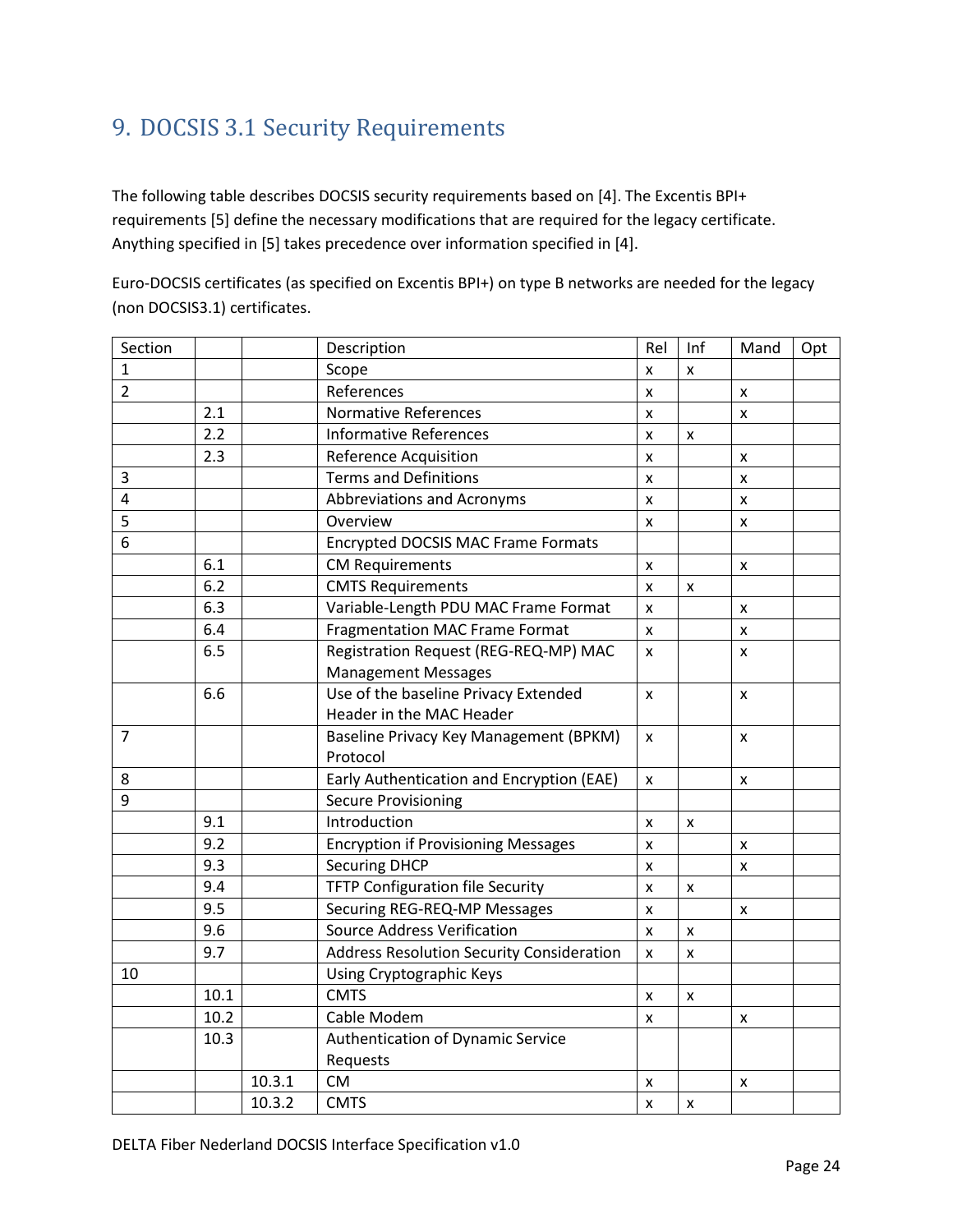| Section  |      | Description                                     | Rel                | Inf            | Mand         | Opt |
|----------|------|-------------------------------------------------|--------------------|----------------|--------------|-----|
| 11       |      | Cryptographic Methods                           |                    |                |              |     |
|          | 11.1 | Packet Data Encryption                          | X                  |                | x            |     |
|          | 11.2 | Encryption of the TEK                           | X                  |                | X            |     |
|          | 11.3 | HMAC-Digest Algorithm                           | $\pmb{\times}$     |                | X            |     |
|          | 11.4 | TEKs, KEKs, and Message Authentication          | X                  |                | x            |     |
|          |      | Keys                                            |                    |                |              |     |
|          | 11.5 | Public-Key Encryption of Authorization Key      | $\pmb{\times}$     |                | x            |     |
|          | 11.6 | <b>Digital Signatures</b>                       | X                  |                | X            |     |
|          | 11.7 | The MMH-MIC                                     | X                  | X              |              |     |
| 12       |      | Physical Protection of Keys in the CM           | $\mathsf{x}$       |                | X            |     |
| 13       |      | BPI+ X.509 Certificate Profile and              | X                  |                | $\mathsf{x}$ |     |
|          |      | Management                                      |                    |                |              |     |
|          | 13.1 | BPI+ Certificate Management Architecture        | X                  |                | X            |     |
|          |      | Overview                                        |                    |                |              |     |
|          | 13.2 | Cable Modem Certificate Storage and             | X                  |                | X            |     |
|          |      | Management in the CM                            |                    |                |              |     |
|          | 13.3 | Certificate Processing and Management in        | X                  | X              |              |     |
|          |      | the CMTS                                        |                    |                |              |     |
|          | 13.4 | <b>Certificate Revocation</b>                   | X                  | X              |              |     |
| 14       |      | Secure Software Download                        |                    |                |              |     |
|          | 14.1 | Introduction                                    | X                  | X              |              |     |
|          | 14.2 | Overview                                        | X                  | $\pmb{\times}$ |              |     |
|          | 14.3 | Software Code Upgrade Requirements              | X                  |                | x            |     |
|          | 14.4 | <b>Security Considerations (Informative)</b>    | X                  | X              |              |     |
| Annex A  |      | <b>TFTP Configuration File Extensions</b>       | X                  |                | x            |     |
|          |      | (Normative)                                     |                    |                |              |     |
| Annex B  |      | <b>TFTP Options (Normative)</b>                 | X                  |                | x            |     |
| Annex C  |      | DOCSIS 1.1/2.0 Dynamic Security                 | X                  |                | X            |     |
|          |      | <b>Associations (Normative)</b>                 |                    |                |              |     |
| Annex D  |      | Additions and Modifications for Chinese         |                    | X              |              |     |
|          |      | Specification (Normative)                       |                    |                |              |     |
| Appendix |      | Example Messages, Certificates, PDUs and        | x                  | x              |              |     |
|          |      | Code File (Informative)                         |                    |                |              |     |
| Appendix |      | Example of Multilinear Modular Hash             | $\pmb{\times}$     | X              |              |     |
| Ш        |      | (MMH) Algorithm Implementation                  |                    |                |              |     |
|          |      | (Informative)                                   |                    |                |              |     |
| Appendix |      | <b>Certification Authority and Provisioning</b> | X                  |                | X            |     |
| Ш        |      | Guidelines (Informative)                        |                    |                |              |     |
| Appendix |      | Acknowledgements                                | $\mathsf{x}$       |                | X            |     |
| IV       |      |                                                 |                    |                |              |     |
| Appendix |      | <b>Revision History</b>                         | $\pmb{\mathsf{x}}$ |                | X            |     |
| V        |      |                                                 |                    |                |              |     |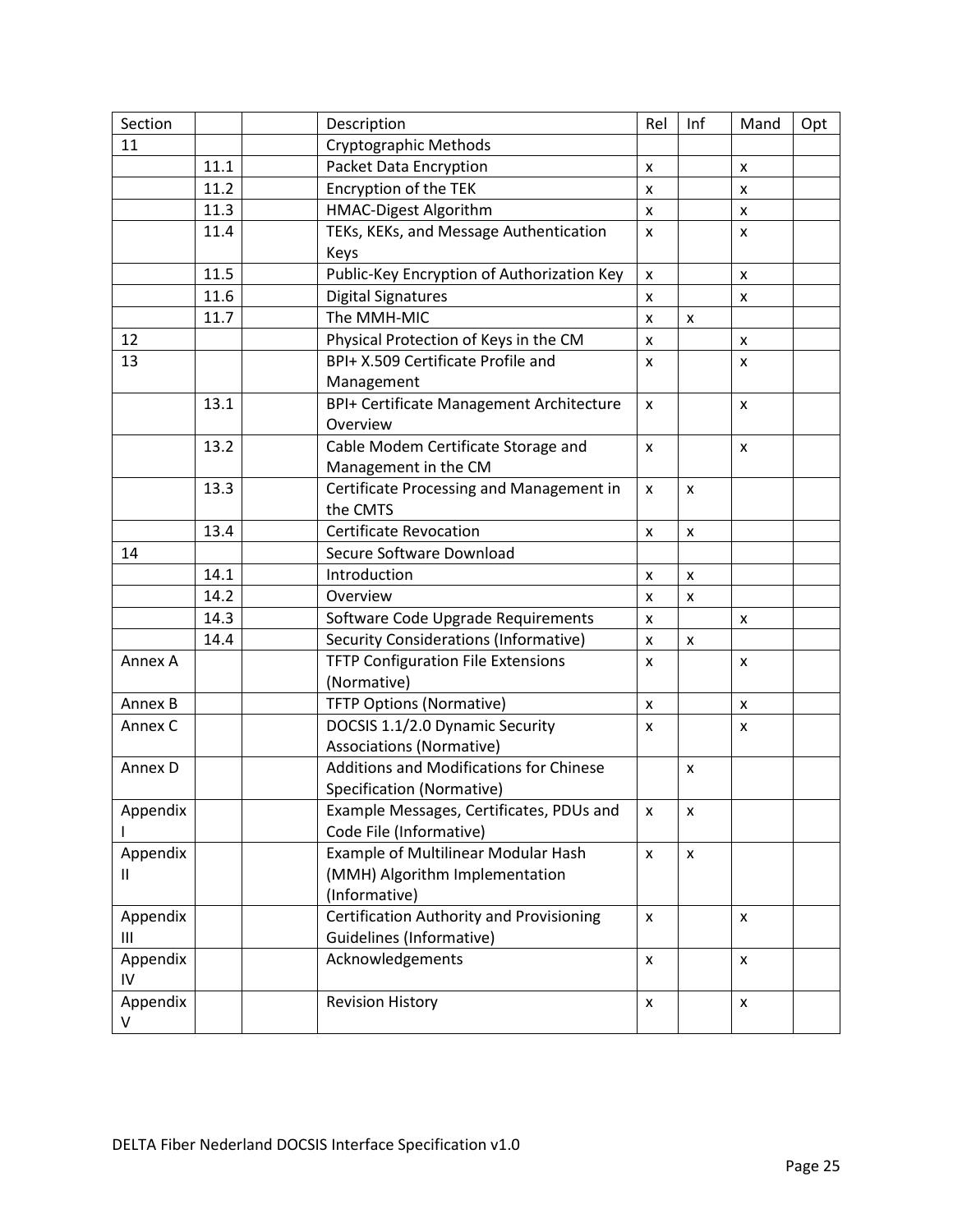### <span id="page-25-1"></span><span id="page-25-0"></span>10. Miscellaneous requirements

#### 10.1. Software updates

DELTA Fiber Nederland will not perform or facilitate software updates for the cable modems.

The cable modem MUST include a software update mechanism that allows the end-user to perform software updates. An optionally automatic software update mechanism which may be enabled by default is recommended.

Cable modems MUST NOT accept new firmware/software unless it has been digitally signed by the original manufacturer of the cable modem. Alteration of the software itself MUST NOT be possible in any way.

#### <span id="page-25-2"></span>10.2. Voice services

The SIP UE MUST use the same IP interface that is provisioned for data service.

The SIP UE MUST NOT announce itself as a PacketCable device by containing strings like "pktc1.0", "pktc1.5" or "pktc2.0" in DHCP option 60.

Further information about the VOIP service can be found in DELTA Fiber Voice Interface Specification.

### <span id="page-25-3"></span>10.3. Quality of Service

Quality of Service for voice calls (telephony service) for both media and signaling will be taken care of by the network.

It MUST NOT be possible to initiate DOCSIS DSx transactions from the modem device.

### <span id="page-25-4"></span>10.4. System descriptor stability

The VENDOR and MODEL fields of the sysDecr.0 value of the CM MUST NOT change over the lifetime of the product.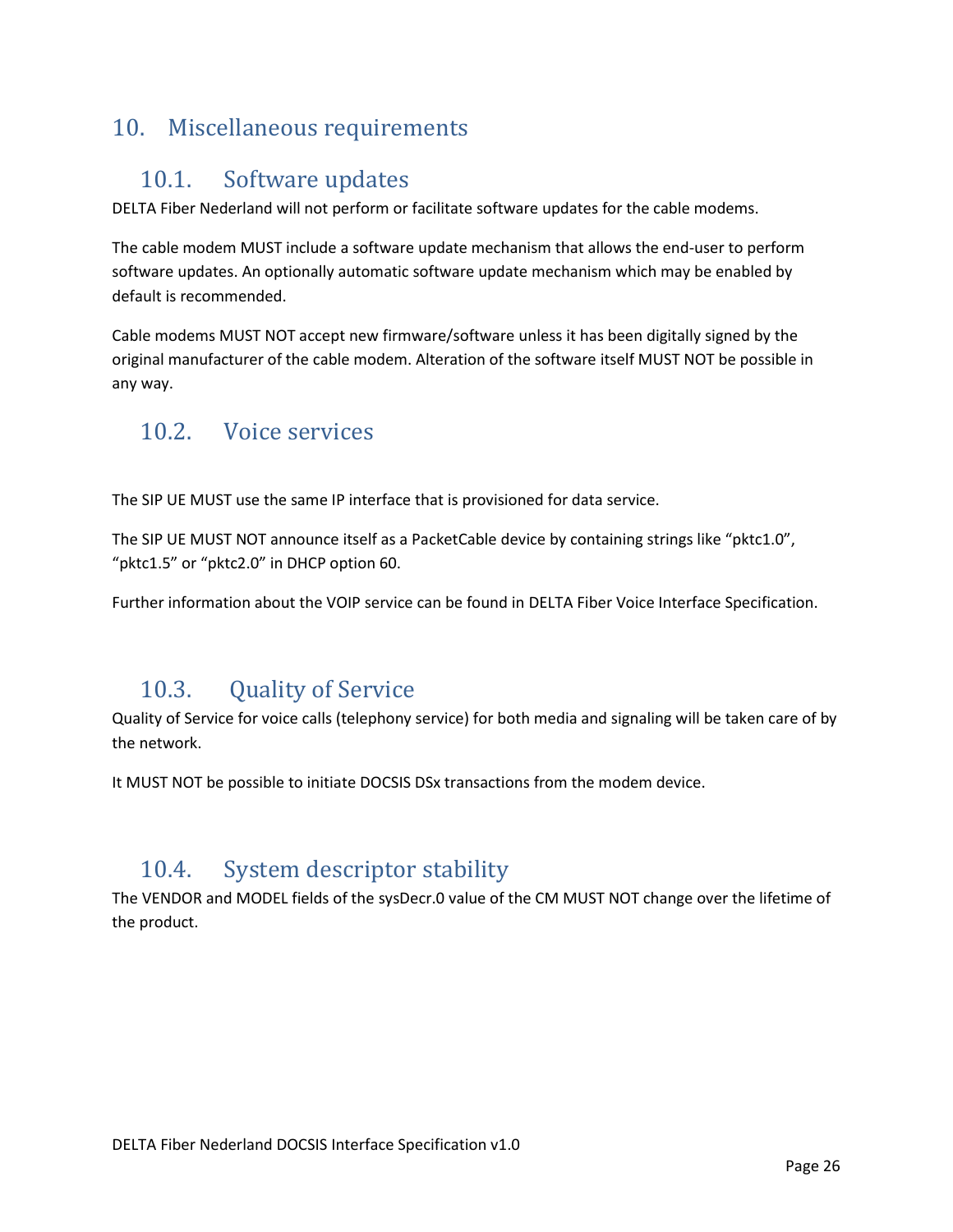#### <span id="page-26-0"></span>11. IP-services

The IP configuration for the internet service can be assigned in two different ways, both MUST be supported:

- 1. IPv4-only configuration
- 2. Dual-stack IPv4 + IPv6

Specific information on each of the 2 options is provided below.

#### <span id="page-26-1"></span>11.1. IPv4-only

Each allowed device will receive a native IPv4 address and other corresponding configuration to use for inbound/outbound IPv4-based traffic.

DHCPv4 needs to be used to obtain the IP-address. The following information MUST be requested by the DHCPv4-client:

- IP-address
- DNS-server
- Subnet mask
- Gateway address (default router)

### <span id="page-26-2"></span>11.2. Dual-stack

Each allowed device can receive both a native IPv4 and global IPv6 address as well as a delegated prefix in the range of /48 to /64 to use for inbound/outbound traffic.

DHCPv4 MUST be used for obtaining the IPV4 address, the requirements on the DHCP-client are the same as those for IPv4-only.

DHCPv6 MUST be used to obtain the global IPv6-address. The following information MUST be requested by the DHCPv6 client:

- IPv6-address
- DNS-server
- Delegated prefix

Note that any configuration of the interfaces/devices behind the cable modem MUST also be done using DHCP to avoid configuration conflict. Static configuration MUST NOT be used.

DELTA Fiber Nederland DOCSIS Interface Specification v1.0